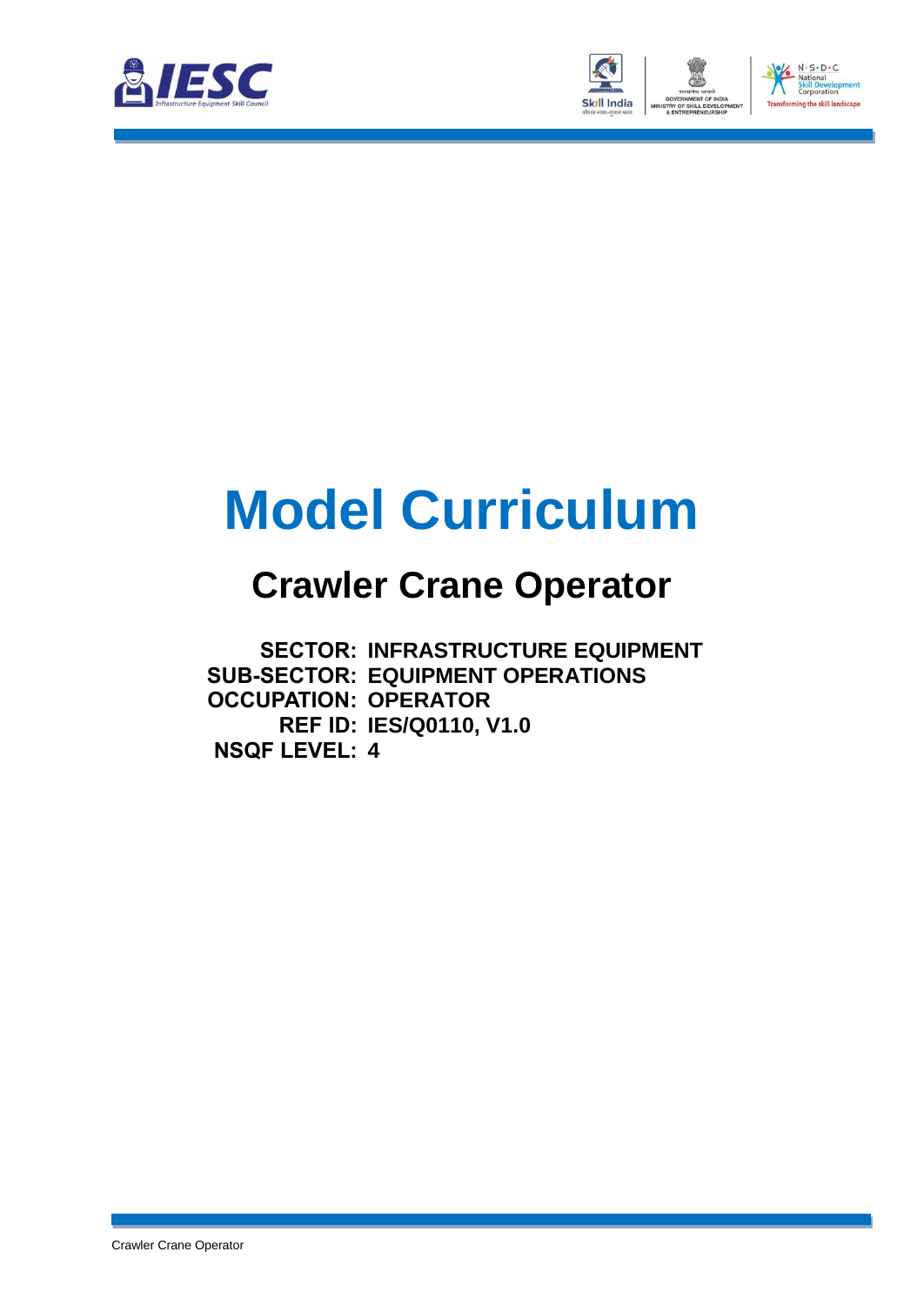



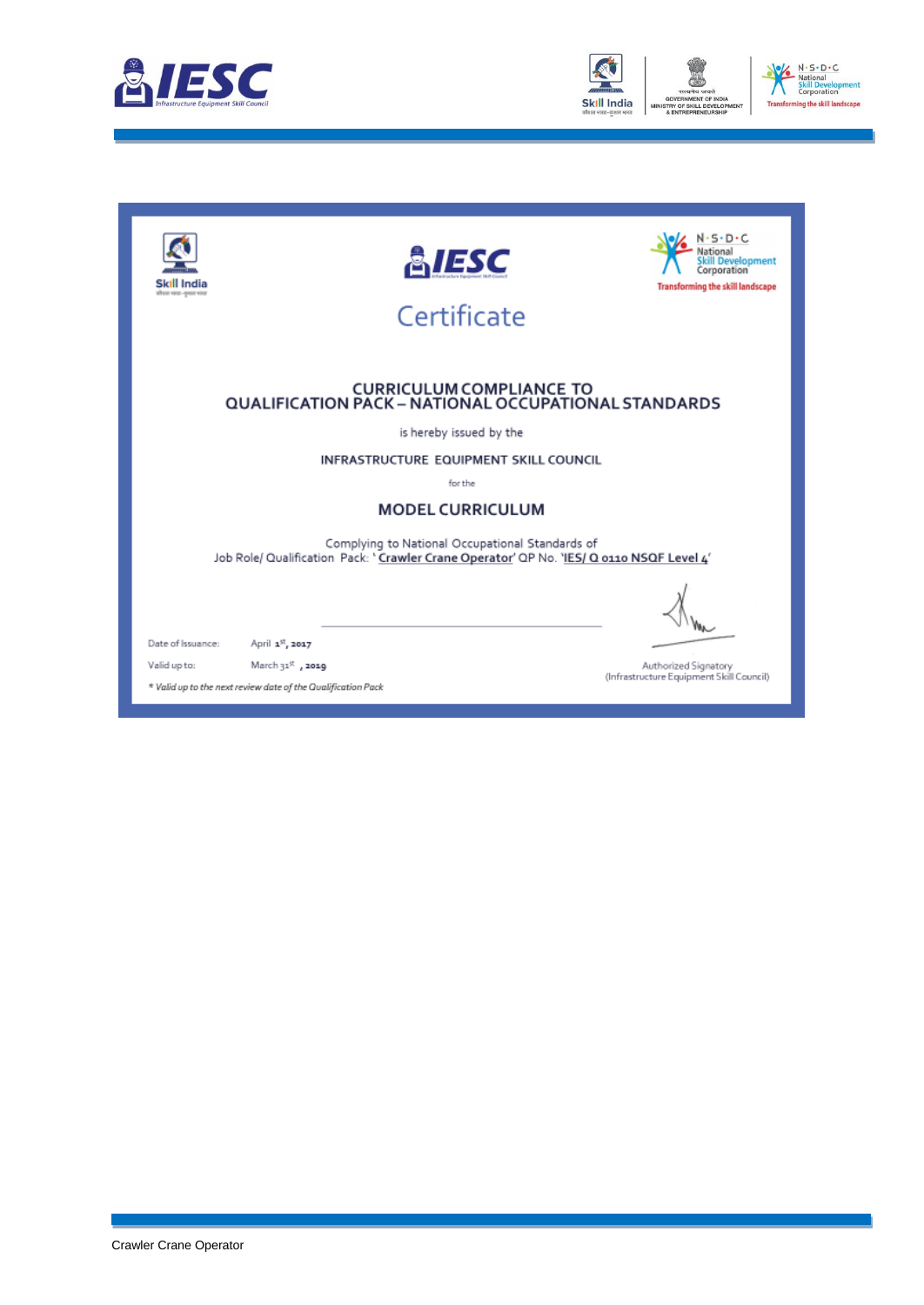



### **TABLE OF CONTENTS**

<span id="page-2-2"></span><span id="page-2-1"></span><span id="page-2-0"></span>

| 1. Curriculum                    | 01 |
|----------------------------------|----|
| 2. Trainer Pre-requisites        | 09 |
| 3. Annexure: Assessment Criteria | 10 |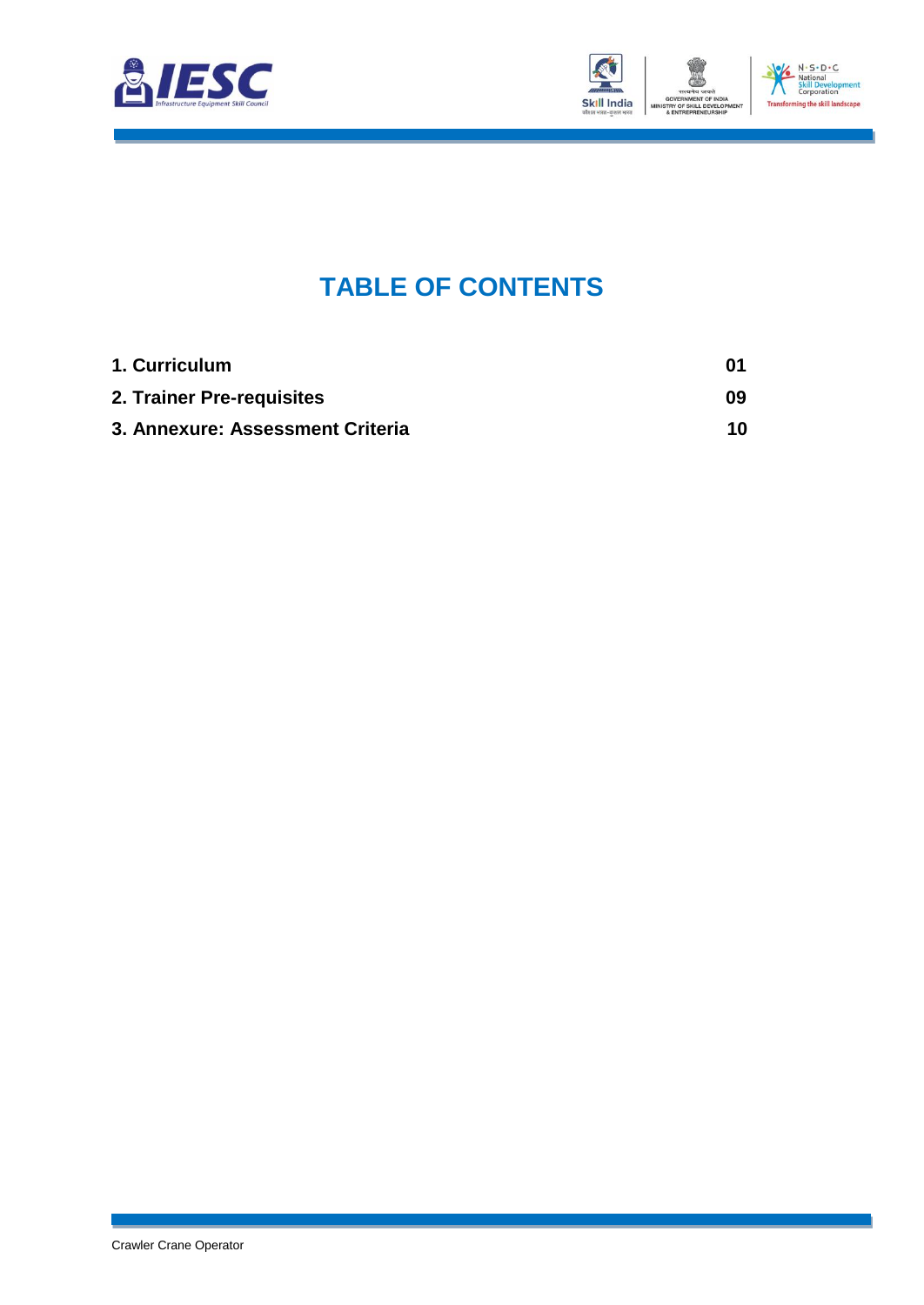



## <span id="page-3-0"></span>**[Crawler Crane](#page-2-0) Operator**

#### **CURRICULUM / SYLLABUS**

This program is aimed at training candidates for the job of a "Crawler Crane Operator", in the "Infrastructure Equipment" Sector/Industry and aims at building the following key competencies amongst the learner

| <b>Program Name</b>                              | <b>Crawler Crane Operator</b>                                                                                                                     |                                                                                                                                                                                                                                                                                                                                                                                                                                                                                                                                                                                                                                                                                                                                                                                                                                                                                                                                            |                                  |
|--------------------------------------------------|---------------------------------------------------------------------------------------------------------------------------------------------------|--------------------------------------------------------------------------------------------------------------------------------------------------------------------------------------------------------------------------------------------------------------------------------------------------------------------------------------------------------------------------------------------------------------------------------------------------------------------------------------------------------------------------------------------------------------------------------------------------------------------------------------------------------------------------------------------------------------------------------------------------------------------------------------------------------------------------------------------------------------------------------------------------------------------------------------------|----------------------------------|
| <b>Qualification Pack</b><br>Name & Reference ID | IES/Q0110                                                                                                                                         |                                                                                                                                                                                                                                                                                                                                                                                                                                                                                                                                                                                                                                                                                                                                                                                                                                                                                                                                            |                                  |
| <b>Version No.</b>                               | 1.0                                                                                                                                               | <b>Version Update Date</b>                                                                                                                                                                                                                                                                                                                                                                                                                                                                                                                                                                                                                                                                                                                                                                                                                                                                                                                 | 31 March 2015                    |
| <b>Pre-requisites to</b><br><b>Training</b>      | Class 8th Standard preferably<br>Certification Training in Crawler Crane Operations preferred<br>2 years' experience in operating a Crawler Crane |                                                                                                                                                                                                                                                                                                                                                                                                                                                                                                                                                                                                                                                                                                                                                                                                                                                                                                                                            |                                  |
| <b>Training Outcomes</b>                         | $\bullet$<br>documents.<br>$\bullet$<br>safetv<br>and                                                                                             | After completing this programme, participants will be able to:<br>Carry out pre-operation checks for crawler crane.<br>Introduction to crawler crane, basic working of engine,<br>hydraulic and electrical systems, operational controls and<br>alarms, instrument panel, preparing machine for operations.<br>Carry out crawler crane operations. Load charts, work site<br>inspection, starting up, assembling crane, rigging, hooking,<br>lifting load and hauling safely and stacking stably, parking &<br>shutting down the machine; post-operative checks.<br>Carry out regular maintenance of crawler crane. General<br>maintenance policy and procedures, periodic service<br>schedule; common faults and their diagnosis; reports and<br>Comply with worksite health and safety guidelines. Health,<br>environment<br>equipment, fire-fighting equipment, basic first aid for common<br>injuries at work site, disposal of waste. | policies; personal<br>protective |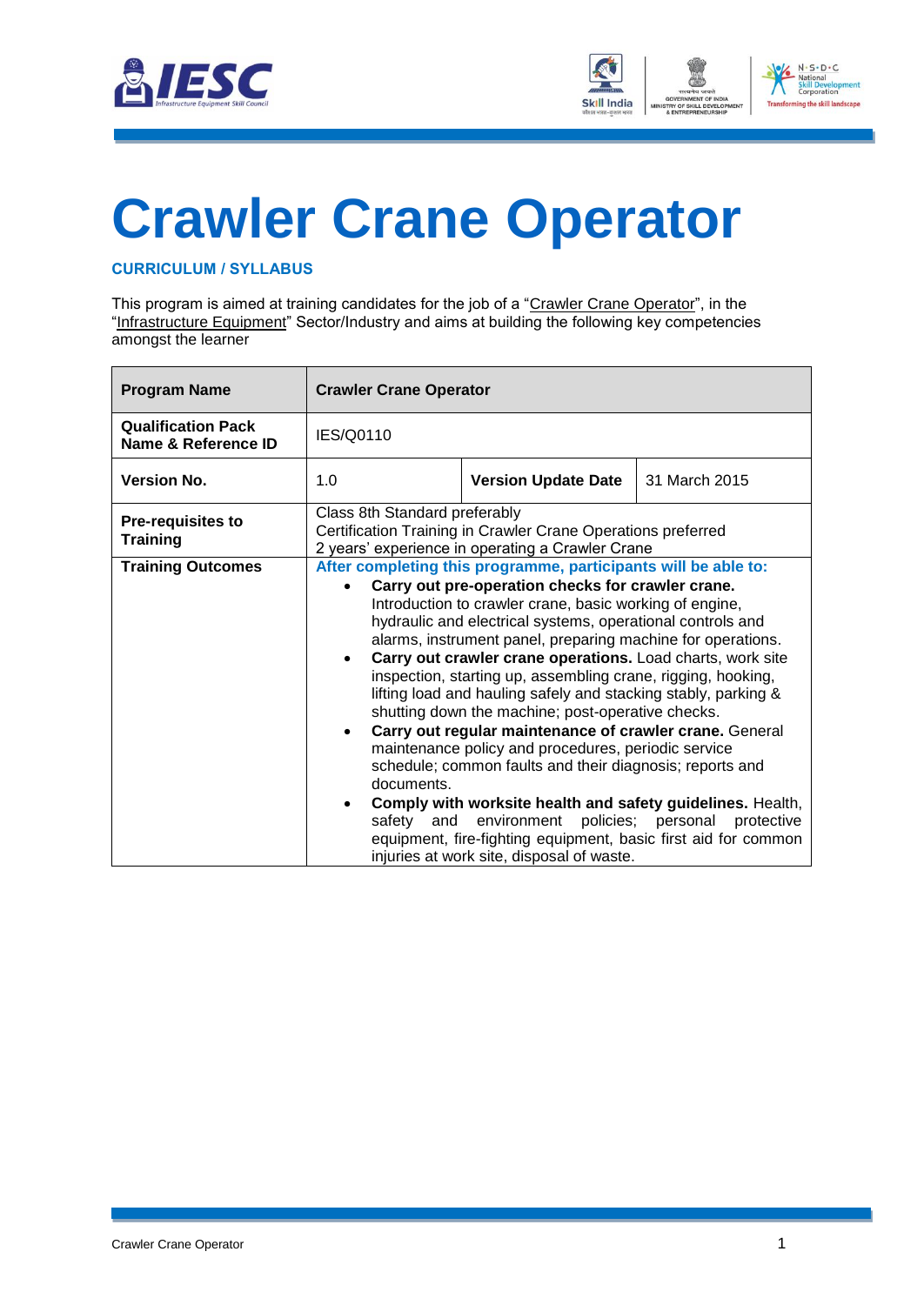



This course encompasses <u>4</u> out of <u>4</u> National Occupational Standards (NOS) of "Crawler Crane **Operator**" Qualification Pack issued by "Infrastructure Equipment Skill Council".

| Sr.<br>No. | <b>Module</b>                                                                                                                                                                                                               | <b>Key Learning Outcomes</b>                                                                                                                                                                                                                                                                                                                                                                                                                                                                                                                                                                                                                                                                                                                                                                                                                                                                                                                                                                                                                                                                                                                                                                                                                                                              | <b>Equipment Required</b>                                                                                                                                                                                                                                                                       |
|------------|-----------------------------------------------------------------------------------------------------------------------------------------------------------------------------------------------------------------------------|-------------------------------------------------------------------------------------------------------------------------------------------------------------------------------------------------------------------------------------------------------------------------------------------------------------------------------------------------------------------------------------------------------------------------------------------------------------------------------------------------------------------------------------------------------------------------------------------------------------------------------------------------------------------------------------------------------------------------------------------------------------------------------------------------------------------------------------------------------------------------------------------------------------------------------------------------------------------------------------------------------------------------------------------------------------------------------------------------------------------------------------------------------------------------------------------------------------------------------------------------------------------------------------------|-------------------------------------------------------------------------------------------------------------------------------------------------------------------------------------------------------------------------------------------------------------------------------------------------|
| 1          | <b>Carry out pre-</b><br>operation checks on<br>crawler crane<br><b>Theory Duration</b><br>(hh:mm)<br>08:00<br><b>Practical Duration</b><br>(hh:mm)<br>16:00<br><b>Corresponding NOS</b><br><b>Code</b><br><b>IES/N0128</b> | <b>Organisational Context: Acquire a</b><br>working knowledge of the following:<br>Organisation structure, reporting<br>and escalation line.<br>Time frame for resolution of<br>$\bullet$<br>problems reported.<br>Performance<br>standards<br>and<br>$\bullet$<br>procedures in the company.<br>Work<br>target<br>and<br>review<br>$\bullet$<br>mechanism with supervisor.<br>Location of special tools and<br>$\bullet$<br>accessories/equipment<br>Location and process for storage<br>$\bullet$<br>and disposal of waste.<br><b>Technical Knowledge: Understand the</b><br>fundamentals of the following:<br>Overview of different types of<br>$\bullet$<br>cranes and its use/applications.<br><b>Basic</b><br>working<br>of<br>engine,<br>$\bullet$<br>hydraulic & electrical systems in a<br>crawler crane.<br>Propulsion system, tracks and<br>$\bullet$<br>drive mechanism<br>Boom, hoist, jib, outriggers and<br>$\bullet$<br>counter wight.<br>Cabin controls, levers, switches<br>$\bullet$<br>and alarms, instrument panel &<br>fuse box<br>Procedure for checking, filling<br>$\bullet$<br>and topping up of fuel, coolants<br>and oils<br>Method<br>of<br>greasing<br>and<br>lubrication.<br>Optimal working<br>condition of<br>components<br>and<br>monitoring<br>systems | $\bullet$<br>Crawler Crane with<br>standard<br>tools,<br>accessories<br>and<br>equipment.<br>Class room with audio-<br>$\bullet$<br>video system<br>Manufacturers O and<br>M Manual & Video<br>Safety video<br>$\bullet$<br>PPE Items & Safety<br>$\bullet$<br>Gear<br>Open ground<br>$\bullet$ |
|            |                                                                                                                                                                                                                             | <b>Skills - Core &amp; Professional: Acquire</b><br>the ability to:                                                                                                                                                                                                                                                                                                                                                                                                                                                                                                                                                                                                                                                                                                                                                                                                                                                                                                                                                                                                                                                                                                                                                                                                                       |                                                                                                                                                                                                                                                                                                 |
|            |                                                                                                                                                                                                                             | Read &<br>understand<br>general<br>instructions/guidelines related to<br>equipment & worksite ops.<br>Write and record any incidents &<br>deviations on the prescribed<br>formats.                                                                                                                                                                                                                                                                                                                                                                                                                                                                                                                                                                                                                                                                                                                                                                                                                                                                                                                                                                                                                                                                                                        |                                                                                                                                                                                                                                                                                                 |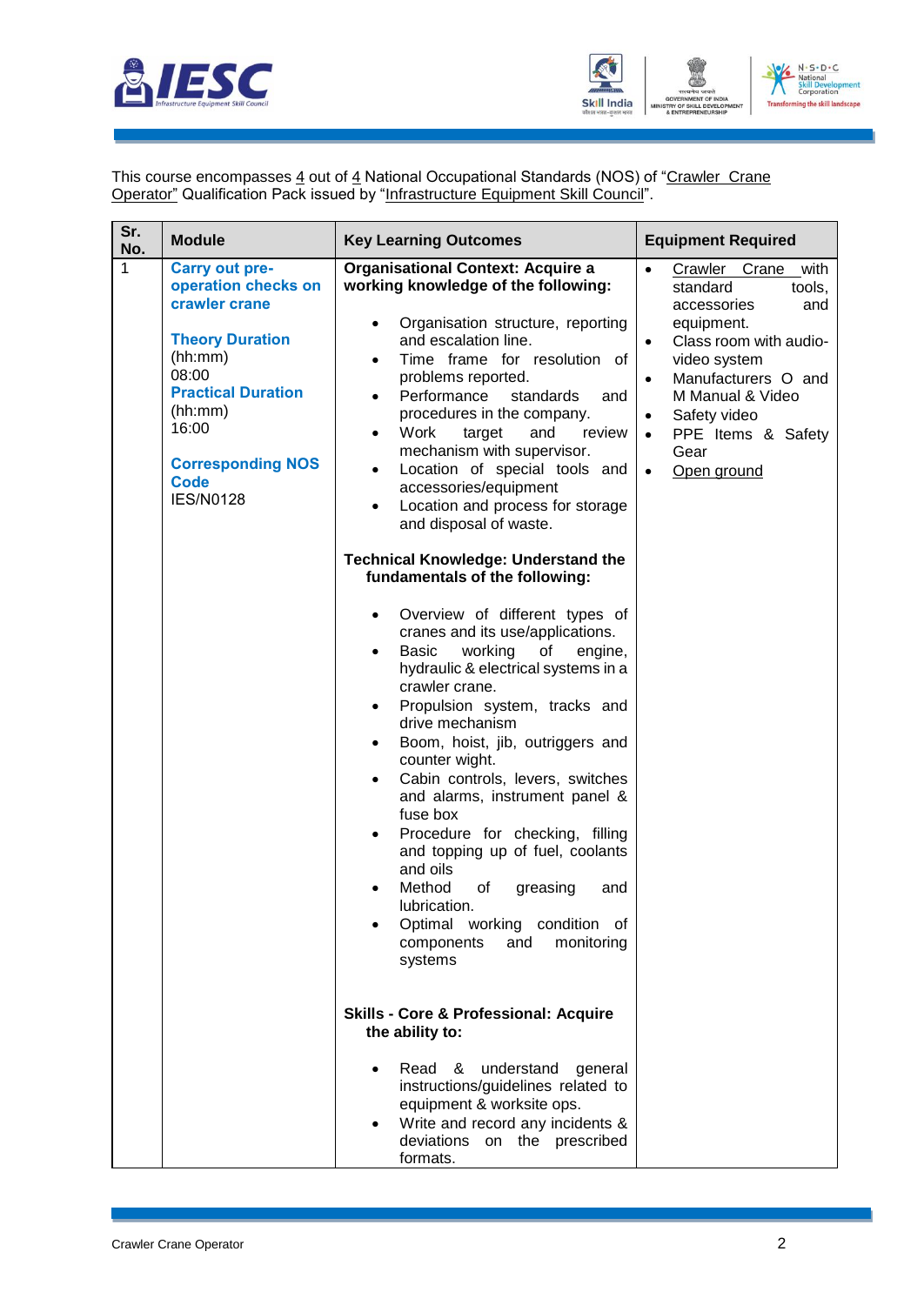





| Sr.<br>No. | <b>Module</b> | <b>Key Learning Outcomes</b>                                                                                                                                                                                                                                                                                                                                                                                                                                                                                                                                                                                                                                                                                                                                                                                                                                                                                                                                                                                                                                                                                                                                                                                                                                                                                        | <b>Equipment Required</b> |
|------------|---------------|---------------------------------------------------------------------------------------------------------------------------------------------------------------------------------------------------------------------------------------------------------------------------------------------------------------------------------------------------------------------------------------------------------------------------------------------------------------------------------------------------------------------------------------------------------------------------------------------------------------------------------------------------------------------------------------------------------------------------------------------------------------------------------------------------------------------------------------------------------------------------------------------------------------------------------------------------------------------------------------------------------------------------------------------------------------------------------------------------------------------------------------------------------------------------------------------------------------------------------------------------------------------------------------------------------------------|---------------------------|
|            |               | Orally communicate information<br>& instructions to co-workers in a<br>clear and concise manner.<br>Plan and organise work related<br>tasks with all concerned in most<br>efficient and cost-effective way.                                                                                                                                                                                                                                                                                                                                                                                                                                                                                                                                                                                                                                                                                                                                                                                                                                                                                                                                                                                                                                                                                                         |                           |
|            |               | <b>Performance Criteria: Execute the</b><br>following tasks and procedures:                                                                                                                                                                                                                                                                                                                                                                                                                                                                                                                                                                                                                                                                                                                                                                                                                                                                                                                                                                                                                                                                                                                                                                                                                                         |                           |
|            |               | <b>Pre-op checks</b><br>Visually inspect the machine for<br>Cracks in the weld or<br>$\circ$<br>structural components.<br>Excessive<br>rust<br>or<br>$\circ$<br>corrosion /oxidation in<br>components<br>Oil leaks and damages to<br>$\circ$<br>hoses and lines.<br>Check all critical<br>structural<br>associated<br>components,<br>fasteners and pins are in place.<br>Check all compartment covers<br>are in place<br>and<br>properly<br>secured/latched.<br>Check all components in engine,<br>$\bullet$<br>hydraulic and electrical systems<br>are fitted correctly/not missing<br>Check all levels in the engine<br>$\bullet$<br>(fuel, lube, coolant), transmission<br>& hydraulic systems; top up<br>where necessary<br>Inspect air filters and gaskets;<br>clean and empty dust bowls<br>Drain water sediments in the fuel<br>system<br>Check battery electrolyte levels<br>and terminal tightness.<br>Check tension of fan belt and<br>compressor belt if fitted<br>Inspect all greasing points and<br>$\bullet$<br>pivots and ensure lubrication<br>Check footplates and steps are<br>free of mud and oil spills.<br>Check boom, hoist, jib and<br>counter weights/ out riggers.<br>Check track components<br>sprockets, idler wheels, tracks<br>and their tension.<br>Check all cabin controls, gauges, |                           |
|            |               | switches, lights, reflectors and<br>horns are functional especially<br>limit switches.                                                                                                                                                                                                                                                                                                                                                                                                                                                                                                                                                                                                                                                                                                                                                                                                                                                                                                                                                                                                                                                                                                                                                                                                                              |                           |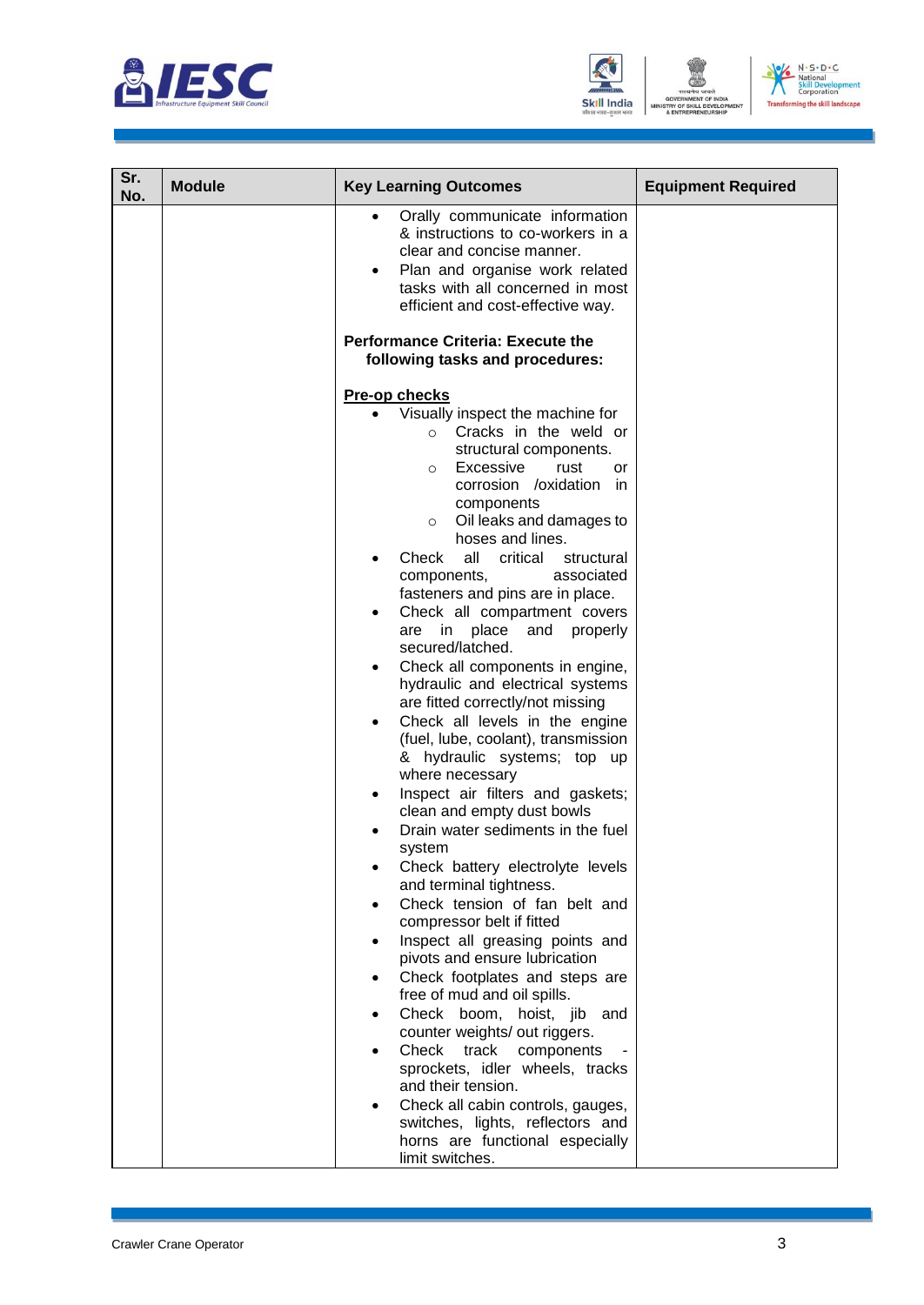





| Sr.<br><b>Module</b><br>No.                                                                                                                                                                                 | <b>Key Learning Outcomes</b>                                                                                                                                                                                                                                                                                                                                                                                                                                                                                                                                                                                                                                                                                                                                                                                                                                                                                                                                                                                                                                                                                                                                           | <b>Equipment Required</b>                                                                                                                                                                                                                                                                                                                                                               |
|-------------------------------------------------------------------------------------------------------------------------------------------------------------------------------------------------------------|------------------------------------------------------------------------------------------------------------------------------------------------------------------------------------------------------------------------------------------------------------------------------------------------------------------------------------------------------------------------------------------------------------------------------------------------------------------------------------------------------------------------------------------------------------------------------------------------------------------------------------------------------------------------------------------------------------------------------------------------------------------------------------------------------------------------------------------------------------------------------------------------------------------------------------------------------------------------------------------------------------------------------------------------------------------------------------------------------------------------------------------------------------------------|-----------------------------------------------------------------------------------------------------------------------------------------------------------------------------------------------------------------------------------------------------------------------------------------------------------------------------------------------------------------------------------------|
|                                                                                                                                                                                                             | grappling<br>Inspect<br>cables,<br>devices, safety chains,<br>hitch<br>components,<br>outriggers<br>and<br>engaging tools.<br>Check the parking and electrical<br>$\bullet$<br>system<br>including<br>braking<br>breakaway mechanism.<br>Check all decals are legible and<br>$\bullet$<br>in place                                                                                                                                                                                                                                                                                                                                                                                                                                                                                                                                                                                                                                                                                                                                                                                                                                                                     |                                                                                                                                                                                                                                                                                                                                                                                         |
|                                                                                                                                                                                                             | <b>Documentation &amp; Reporting</b><br>Maintain a logbook to record all<br>checks /activities carried out<br>before starting the crawler crane<br>Report defects and problems in<br>time and, if beyond his scope,<br>escalate as necessary                                                                                                                                                                                                                                                                                                                                                                                                                                                                                                                                                                                                                                                                                                                                                                                                                                                                                                                           |                                                                                                                                                                                                                                                                                                                                                                                         |
| $\overline{2}$<br>Operate a crawler<br>crane.<br><b>Theory Duration</b><br>(hh:mm)<br>18:00<br><b>Practical Duration</b><br>(hh:mm)<br>36:00<br><b>Corresponding NOS</b><br><b>Code</b><br><b>IES/N0129</b> | <b>Organisational Context: Acquire a</b><br>working knowledge of the following:<br>Responsibilities and time frame for<br>$\bullet$<br>assigned jobs/work targets.<br>Emergency organisation and<br>$\bullet$<br>reporting channel at work site.<br>Escalation matrix and time frame for<br>$\bullet$<br>resolution of problems<br>Equipment costs and delay<br>$\bullet$<br>implications to company.<br>Location and process for storage and<br>$\bullet$<br>disposal of waste.<br>Work target and performance review<br>$\bullet$<br>mechanism with supervisor.<br><b>Technical Knowledge: Understand the</b><br>fundamentals of the following:<br>Besides technical knowledge related<br>$\bullet$<br>to pre-op checks should know<br>Types of material, methods and tools<br>used in various construction activities<br>where cranes are used.<br>Manufacturers criteria for:<br><b>Equipment operations</b><br>$\circ$<br>Equipment modification<br>$\circ$<br>Load capacity limitations<br>$\circ$<br>Reading of load charts and their<br>correct interpretation & application<br>Rigging: Hardware and tools,<br>$\bullet$<br>methods and procedures, different | with<br>Crawler Crane<br>$\bullet$<br>standard<br>tools,<br>accessories<br>and<br>equipment.<br>Range of weighted<br>$\bullet$<br>lifting<br>loads<br>with<br>hooks.<br>Class room with audio-<br>$\bullet$<br>video system<br>Manufacturers O and<br>$\bullet$<br>M Manual & Video<br>Safety video<br>$\bullet$<br>PPE Items & Safety<br>$\bullet$<br>Gear<br>Open ground<br>$\bullet$ |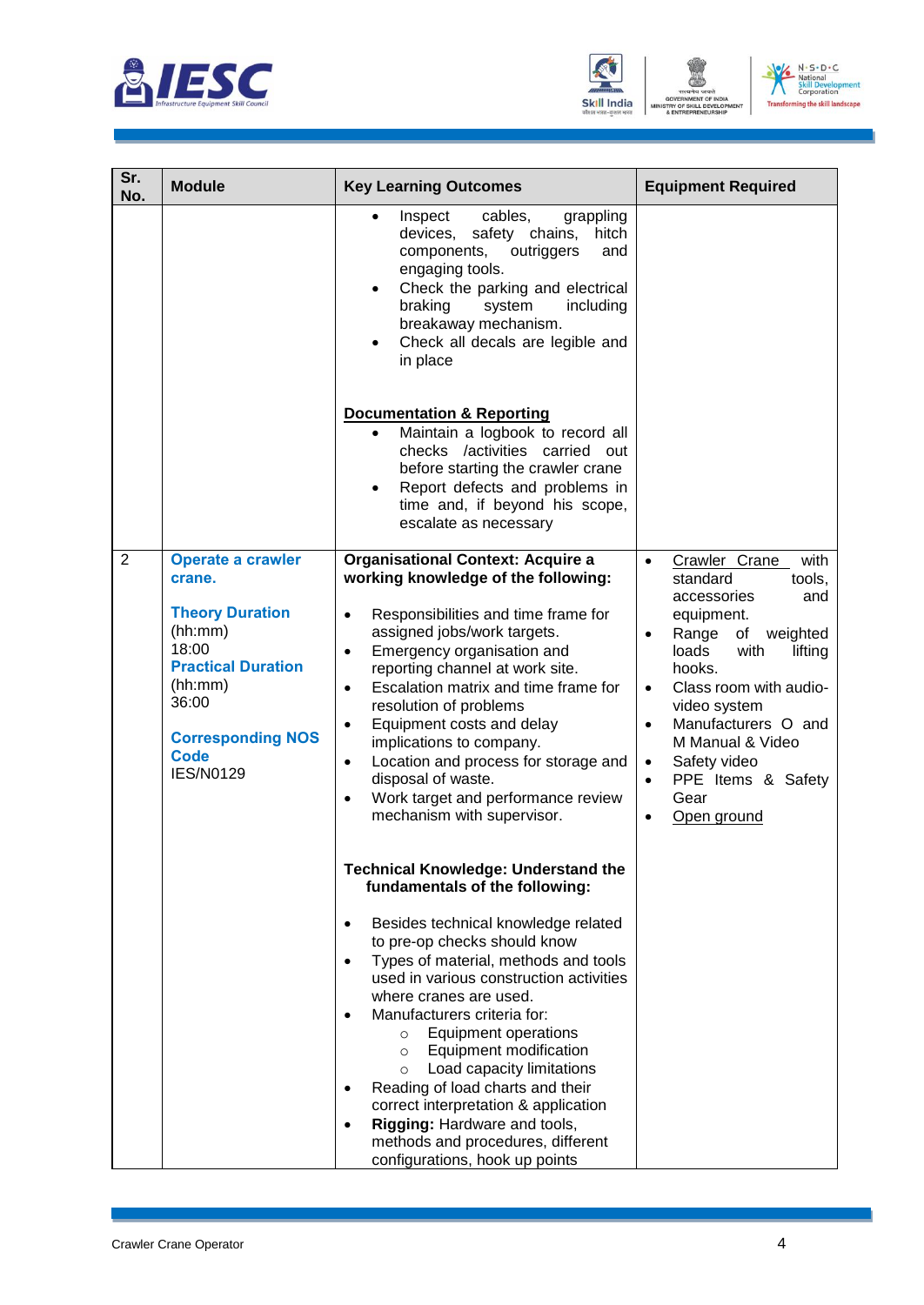





| Sr.<br>No. | <b>Module</b> | <b>Key Learning Outcomes</b>                                                                                                                                                                                                                                                                                                                                                                                                                                                                                                                                                                                  | <b>Equipment Required</b> |
|------------|---------------|---------------------------------------------------------------------------------------------------------------------------------------------------------------------------------------------------------------------------------------------------------------------------------------------------------------------------------------------------------------------------------------------------------------------------------------------------------------------------------------------------------------------------------------------------------------------------------------------------------------|---------------------------|
|            |               | Hoisting: Hook up points, operation<br>$\bullet$<br>techniques, safety measures and<br>stability conditions.<br>Hauling: Rules of the road/<br>$\bullet$<br>walkways, safety dos and don'ts,<br>stability during move.<br><b>Stacking: Procedures for stacking</b><br>$\bullet$<br>loads in designated manner,<br>correctly and safely;<br>Crane tipping prevention techniques<br>$\bullet$<br>Multi crane operations<br>$\bullet$<br>Regulations, standards and safety<br>$\bullet$<br>rules for crawler crane operations.<br>Various hand signals, safety and<br>$\bullet$<br>emergency signs at work site. |                           |
|            |               | <b>Skills - Core &amp; Professional: Acquire</b><br>the ability to:                                                                                                                                                                                                                                                                                                                                                                                                                                                                                                                                           |                           |
|            |               | In addition to core and generic skills<br>$\bullet$<br>listed above<br>Interpret signages on road and at<br>$\bullet$<br>work site operations correctly.<br>Use correct terminology while<br>$\bullet$<br>interacting with others at site<br>Plan work schedule in time bound<br>$\bullet$<br>and cost-effective way.<br>Identify operational slow-downs and<br>$\bullet$<br>take timely remedial actions.<br>Performance Criteria. Execute the                                                                                                                                                               |                           |
|            |               | following tasks and procedures:<br>Understand the task,<br>plan<br>and<br>methodology<br>organise<br>the<br>for<br>execution as per the site conditions.<br>Starting up: After pre- use and<br>$\bullet$<br>running checks, start engine and<br>assemble/station near load on firm<br>level ground.<br>Rigging:<br>Assist<br>in<br>extending<br>outriggers/counterweights and check<br>locking pins.<br>Hooking: Assist in hooking to attach<br>sling, shackle and chains as required.<br>Lifting: Lift the load, release at a                                                                                |                           |
|            |               | small height to check holding and<br>control brakes; test its stability before<br>moving.<br>Hauling. Move the load to the desired<br>$\bullet$<br>area safely observing all precautions<br>Stacking. Discharge load in the<br>$\bullet$<br>designated area safely and correctly.                                                                                                                                                                                                                                                                                                                             |                           |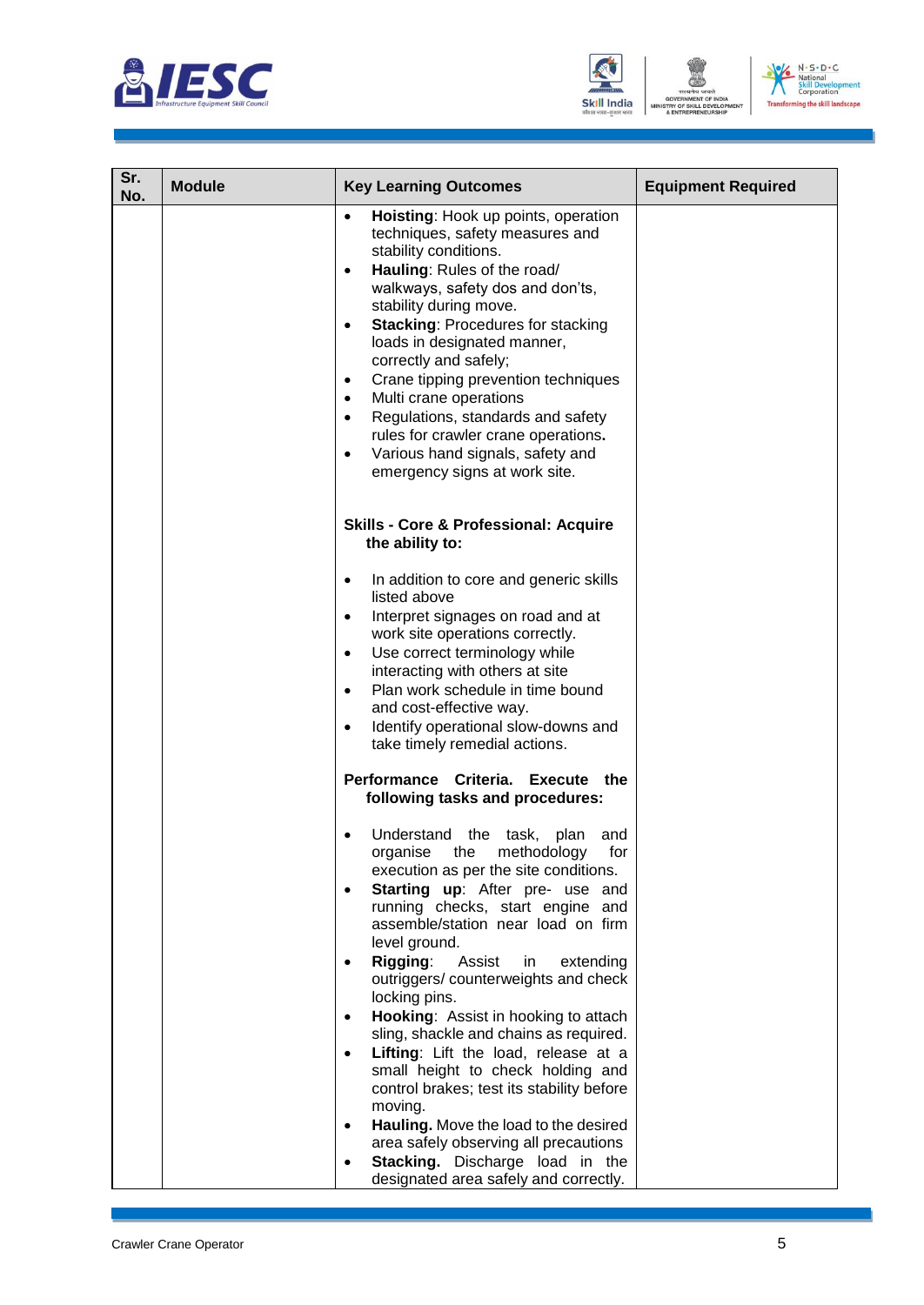





| Sr.<br>No. | <b>Module</b>                                                                                                                                                                                                                                        | <b>Key Learning Outcomes</b>                                                                                                                                                                                                                                                                                                                                                                                                                                                                                                                                                                                                                                                                                                                                                                                                                                                                                                                                                                                                                                                                                                                                                                                                                                                                                                                                                                                                                                                                                                                                                                                      | <b>Equipment Required</b>                                                                                                                                                                                                                                                                                           |
|------------|------------------------------------------------------------------------------------------------------------------------------------------------------------------------------------------------------------------------------------------------------|-------------------------------------------------------------------------------------------------------------------------------------------------------------------------------------------------------------------------------------------------------------------------------------------------------------------------------------------------------------------------------------------------------------------------------------------------------------------------------------------------------------------------------------------------------------------------------------------------------------------------------------------------------------------------------------------------------------------------------------------------------------------------------------------------------------------------------------------------------------------------------------------------------------------------------------------------------------------------------------------------------------------------------------------------------------------------------------------------------------------------------------------------------------------------------------------------------------------------------------------------------------------------------------------------------------------------------------------------------------------------------------------------------------------------------------------------------------------------------------------------------------------------------------------------------------------------------------------------------------------|---------------------------------------------------------------------------------------------------------------------------------------------------------------------------------------------------------------------------------------------------------------------------------------------------------------------|
|            |                                                                                                                                                                                                                                                      | <b>Shutting down: Uninstall outriggers,</b><br>$\bullet$<br>/ counterweights move and park the<br>machine in garage; shut down as per<br>procedure.<br>Inspect for damages; leaks etc and<br>$\bullet$<br>report / take appropriate action as laid<br>down.                                                                                                                                                                                                                                                                                                                                                                                                                                                                                                                                                                                                                                                                                                                                                                                                                                                                                                                                                                                                                                                                                                                                                                                                                                                                                                                                                       |                                                                                                                                                                                                                                                                                                                     |
| 3          | <b>Carry out routine</b><br>maintenance and<br>trouble shooting of a<br>crawler crane.<br><b>Theory Duration</b><br>(hh:mm)<br>08:00<br><b>Practical Duration</b><br>(hh:mm)<br>16:00<br><b>Corresponding NOS</b><br><b>Code</b><br><b>IES/N0130</b> | <b>Organisational Context: Acquire</b><br>working knowledge of the following:<br>Breakdown and maintenance policy<br>and services.<br>Emergency organisation structure<br>$\bullet$<br>and reporting channel at work site.<br>Escalation matrix and time frame for<br>$\bullet$<br>resolution of problems.<br>Location<br>of special<br>tools<br>and<br>$\bullet$<br>equipment/ accessories.<br>Safety policy and procedures<br>٠<br><b>Technical Knowledge. Understand the</b><br>fundamentals of the following:<br>Maintenance and service Schedule<br>$\bullet$<br>including related checklists<br>Common defects and general causes<br>$\bullet$<br>for breakdown.<br>Skills - Core & Professional. Acquire<br>the ability to:<br>In addition to core and generic skills<br>$\bullet$<br>listed above;<br>Plan<br>maintenance<br>&<br>servicing<br>keeping operational needs in mind.<br><b>Performance</b><br>Criteria.<br><b>Execute</b><br>the<br>following tasks and procedures:<br><b>Routine Maintenance:</b><br>Ensure machine correctly and safely<br>positioned before carrying out<br>maintenance.<br>Clean machine outside and inside<br>$\bullet$<br>thoroughly of all spilt oils, grease,<br>mud and dirt<br>Check crane structure and boom for<br>$\bullet$<br>deformed, cracked or corroded<br>members<br>Check boom for extension alignment,<br>$\bullet$<br>cords, lattices and end connections<br>Check wire ropes for wear and tear.<br>$\bullet$<br>Check all control mechanisms and<br>$\bullet$<br>monitoring devices.<br>Check engine, hydraulic & electrical<br>systems / components. | with<br>Crawler Crane<br>$\bullet$<br>standard<br>tools,<br>and<br>accessories<br>equipment.<br>Class room with audio-<br>$\bullet$<br>video system<br>Manufacturers O and<br>$\bullet$<br>M Manual & Video<br>Safety video<br>$\bullet$<br>PPE Items & Safety<br>$\bullet$<br>Gear<br>Lab/workshop/covered<br>shed |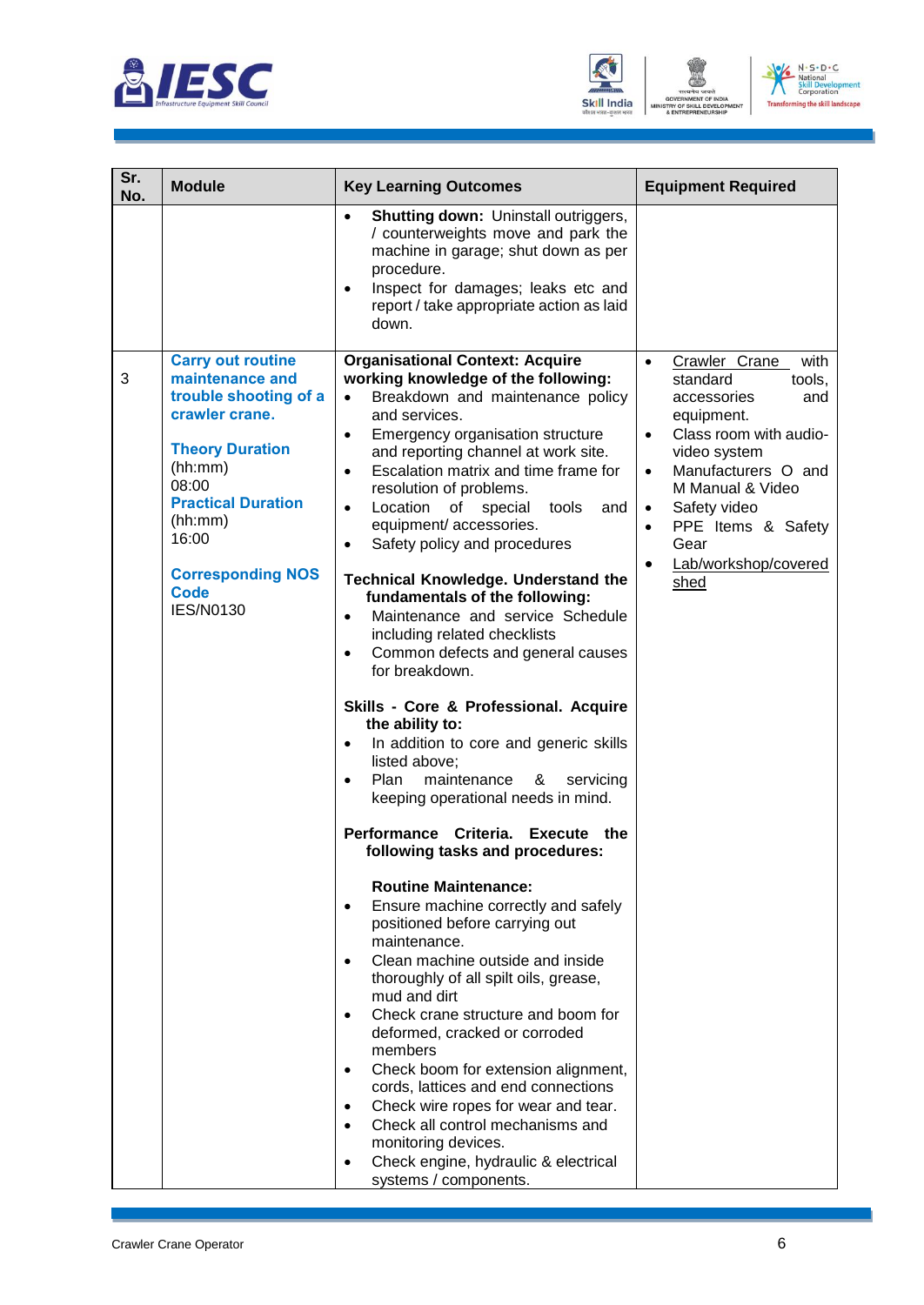





| Sr.<br>No.     | <b>Module</b>                                                                                                                                                                                                                              | <b>Key Learning Outcomes</b>                                                                                                                                                                                                                                                                                                                                                                                                                                                                                                                                                                                                                                                                                                                                                                                                                                                                                                     | <b>Equipment Required</b>                                                                                                                                                                                                                                                                                                                          |
|----------------|--------------------------------------------------------------------------------------------------------------------------------------------------------------------------------------------------------------------------------------------|----------------------------------------------------------------------------------------------------------------------------------------------------------------------------------------------------------------------------------------------------------------------------------------------------------------------------------------------------------------------------------------------------------------------------------------------------------------------------------------------------------------------------------------------------------------------------------------------------------------------------------------------------------------------------------------------------------------------------------------------------------------------------------------------------------------------------------------------------------------------------------------------------------------------------------|----------------------------------------------------------------------------------------------------------------------------------------------------------------------------------------------------------------------------------------------------------------------------------------------------------------------------------------------------|
|                |                                                                                                                                                                                                                                            | Clean air filter, replenish lubes and<br>$\bullet$<br>coolants as necessary<br>Lubricate/grease all the moving<br>$\bullet$<br>joints/pins and pivot points.<br>Check battery electrolyte levels and<br>$\bullet$<br>terminals<br>Check track assembly, sprockets,<br>$\bullet$<br>idler wheels and nuts for tightness<br>and track tension.<br><b>Basic Trouble Shooting:</b><br>Track machine operating hours to<br>$\bullet$<br>assess the right service schedule<br>Place machine correctly and safely<br>$\bullet$<br>using supports as necessary.<br>Diagnose the defect/ problem and<br>$\bullet$<br>rectify; if need be seek advice from<br>supervisor.<br><b>Documentation &amp; Reporting:</b><br>Ensure documentation on prescribed<br>formats completed legibly and in<br>time.<br>Report defects and problems in time<br>and escalate, if beyond his scope, as<br>necessary                                         |                                                                                                                                                                                                                                                                                                                                                    |
| $\overline{4}$ | <b>Comply with</b><br><b>Worksite Health and</b><br><b>Safety Guidelines</b><br><b>Theory Duration</b><br>(hh:mm)<br>06:00<br><b>Practical Duration</b><br>(hh:mm)<br>12:00<br><b>Corresponding NOS</b><br><b>Code</b><br><b>IES/N7601</b> | <b>Organisational Context. Acquire</b><br>working knowledge of the following:<br>Health, safety, environmental (HSE)<br>$\bullet$<br>policies and guidelines of the<br>company & their importance<br>Contact details of personnel<br>$\bullet$<br>responsible for HSE related matters<br>& in case of emergencies.<br>Location of first aid room / station<br>$\bullet$<br>and assembly points.<br>Reporting channel and<br>$\bullet$<br>documentation procedure for all HSE<br>related matters.<br><b>Technical Knowledge. Understand the</b><br>fundamentals of the following:<br>OEMs guidelines for health, safety<br>$\bullet$<br>and security requirements.<br>Types, use and importance of<br>$\bullet$<br>Personal Protective Equipment<br>(PPE)<br>Types of common hazards and risks<br>$\bullet$<br>at worksite and preventive<br>measures.<br>In case of emergencies, procedure to<br>٠<br>stop/ shut down machinery. | Crawler Crane<br>with<br>$\bullet$<br>standard<br>tools,<br>accessories<br>and<br>equipment.<br>Class room with audio-<br>$\bullet$<br>video system<br>Organisation's ESH /<br>$\bullet$<br>Safety video<br>PPE Items & Safety<br>$\bullet$<br>Gear<br>Firefighting equipment<br>$\bullet$<br>& Charts<br>First Aid Kit and<br>$\bullet$<br>Charts |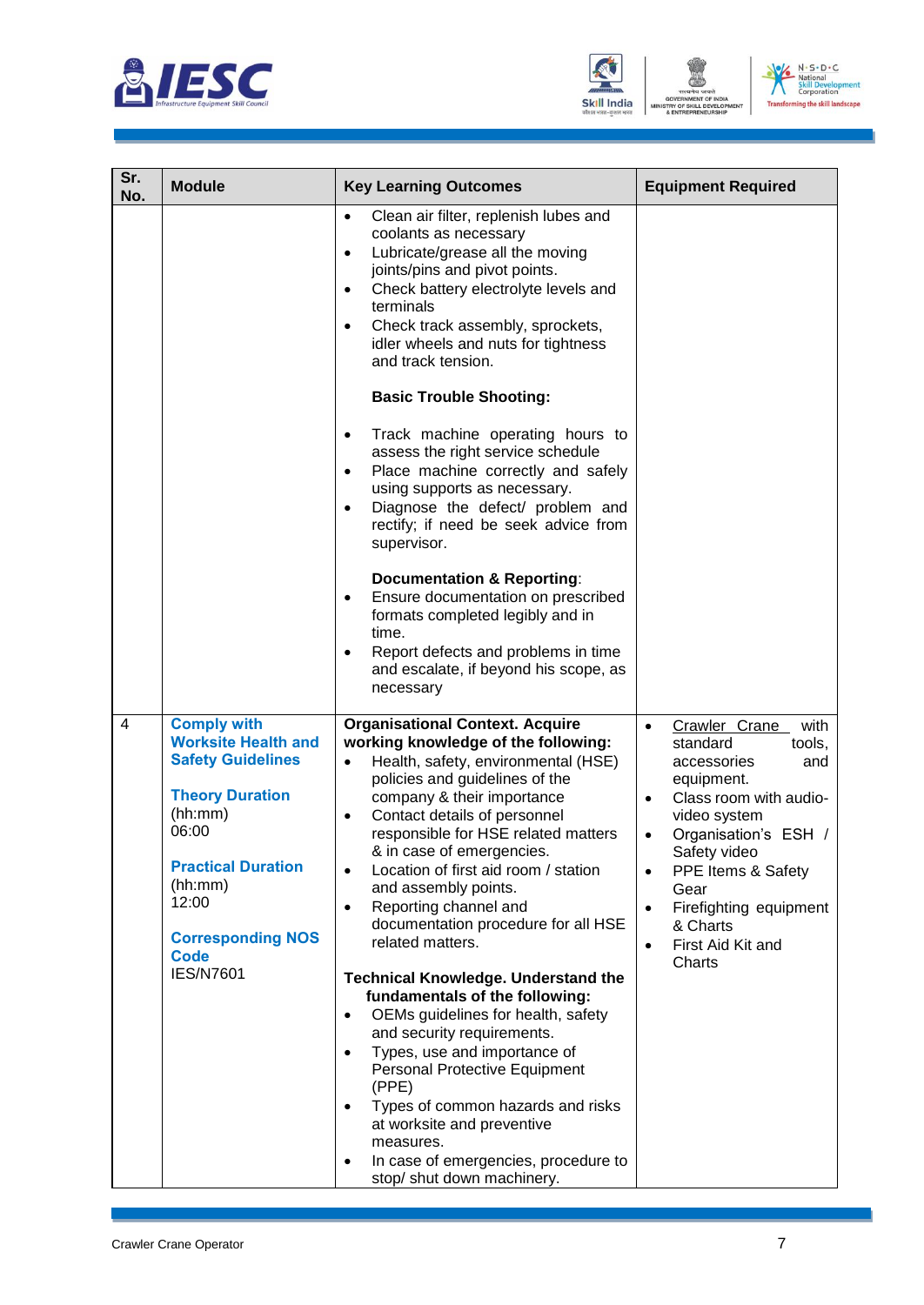





| Sr.<br>No. | <b>Module</b>                                                         | <b>Key Learning Outcomes</b>                                                                                                                                                                                                                                                                                                                                                                                                                                                                                                                                                                                                                                                                    | <b>Equipment Required</b> |
|------------|-----------------------------------------------------------------------|-------------------------------------------------------------------------------------------------------------------------------------------------------------------------------------------------------------------------------------------------------------------------------------------------------------------------------------------------------------------------------------------------------------------------------------------------------------------------------------------------------------------------------------------------------------------------------------------------------------------------------------------------------------------------------------------------|---------------------------|
|            |                                                                       | Common injuries and appropriate<br>$\bullet$<br>basic first aid treatment.<br>Firefighting equipment: Basic<br>$\bullet$<br>knowledge of handling and using<br>them.<br>Guidelines for transport, storage and<br>$\bullet$<br>disposal of hazardous materials and<br>waste<br>Safety signs/symbols and warnings<br>$\bullet$<br>used in worksites and their meaning                                                                                                                                                                                                                                                                                                                             |                           |
|            |                                                                       | <b>Skills - Core &amp; Professional. Acquire</b><br>the ability to:<br>Use correct PPE and other safety<br>$\bullet$<br>gear while at the work site.                                                                                                                                                                                                                                                                                                                                                                                                                                                                                                                                            |                           |
|            |                                                                       | <b>Performance Criteria. Execute the</b><br>following tasks and procedures:<br>Comply with safety, health,<br>environment and security related<br>regulations & guidelines at work.<br><b>Correct use of Personal Protective</b><br>$\bullet$<br>Equipment (PPE) and other safety<br>gear at work site.<br>Follow safety measures during<br>$\bullet$<br>operations to ensure health and<br>safety of self and others; general<br>public not at risk.<br>Operate fire extinguishers as<br>$\bullet$<br>applicable.<br>Support in administering basic first<br>$\bullet$<br>aid.<br>Record and report details as related<br>$\bullet$<br>to operations, incidents or accidents<br>as applicable. |                           |
|            | <b>Total Duration</b>                                                 | <b>Unique Equipment Required:</b>                                                                                                                                                                                                                                                                                                                                                                                                                                                                                                                                                                                                                                                               |                           |
|            | <b>Theory Duration</b><br>40:00<br><b>Practical Duration</b><br>80:00 | Crawler Crane with standard tools, accessories and equipment.<br>$\bullet$<br>Range of weighted loads with built in lifting hooks<br>$\bullet$<br>Class room with audio-video projection system<br>$\bullet$<br>Manufacturers O and M Manual & Video<br>$\bullet$<br>Safety video<br>$\bullet$<br>PPE Equipment: Helmet, gloves, earplugs, goggles, safety shoes<br>$\bullet$<br>Firefighting equipment and 'How to Use' Charts<br>$\bullet$<br>First Aid Box and 'How to Do' Charts<br>$\bullet$<br>Open ground and Lab/Workshop/Covered Shed<br>$\bullet$                                                                                                                                     |                           |

Grand Total Course Duration: **120 Hours, 0 Minutes**

*(This syllabus/ curriculum has been approved by Infrastructure Equipment Skill Council)*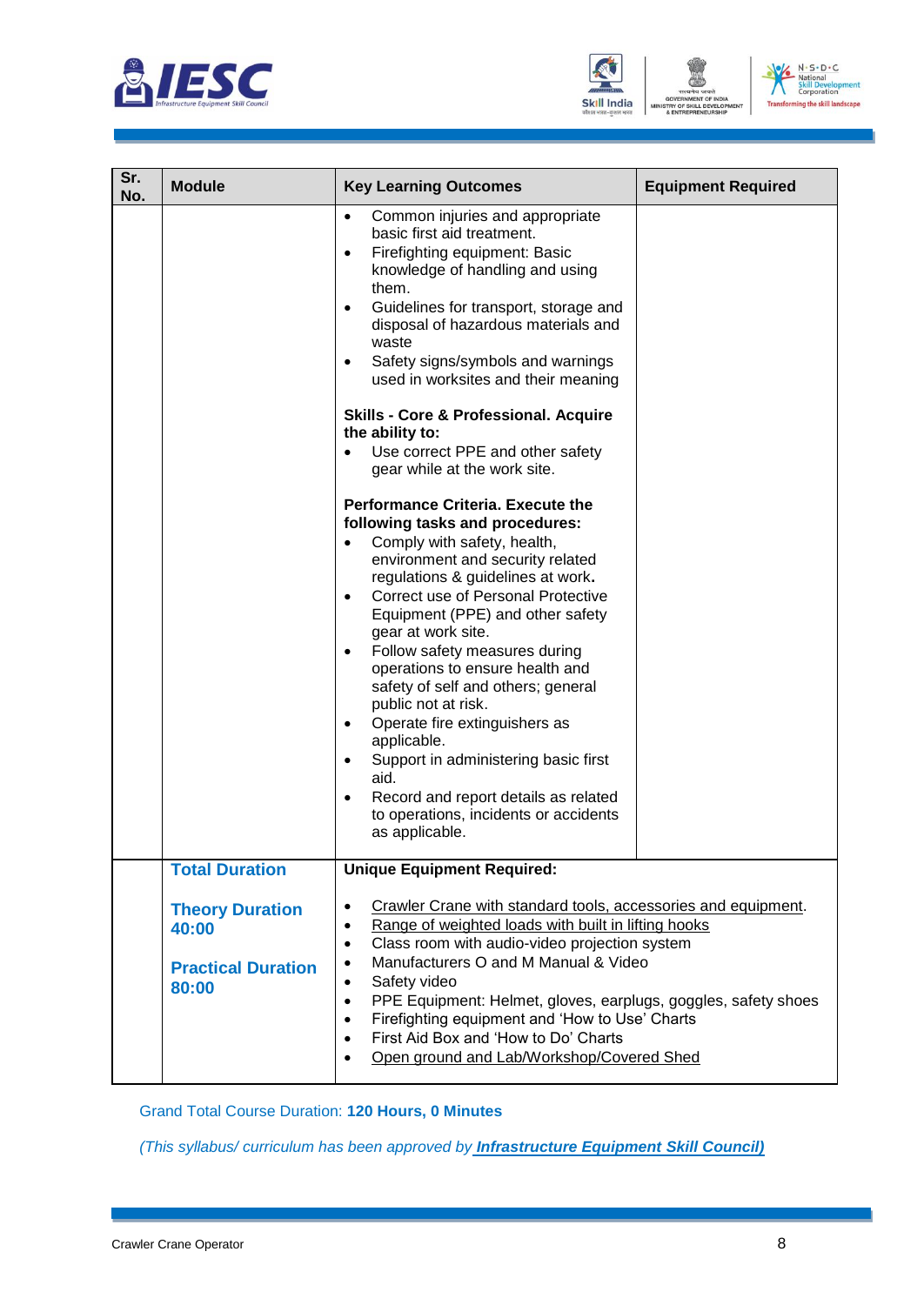



#### <span id="page-11-0"></span>**[Trainer Pre-requisites for Job role: "Crawler Crane Operator" mapped to](#page-2-1)  [Qualification Pack: "IES/Q0110, v1.0"](#page-2-1)**

| Sr.<br>No. | <b>Area</b>                                                   | <b>Details</b>                                                                                                                                                                                                                                                 |
|------------|---------------------------------------------------------------|----------------------------------------------------------------------------------------------------------------------------------------------------------------------------------------------------------------------------------------------------------------|
|            | <b>Description</b>                                            | To deliver accredited training service, mapping to the curriculum detailed<br>above, in accordance with the Qualification Pack "IES/Q 0110 Version 1.0".                                                                                                       |
| 2          | Personal<br><b>Attributes</b>                                 | Aptitude for conducting training, with strong communication and<br>interpersonal skills. Passion for training and developing others; well-<br>organised; and a team player. Eager to learn and keep oneself updated<br>with the latest in the mentioned field. |
| 3          | <b>Minimum</b><br><b>Educational</b><br><b>Qualifications</b> | Class 8 <sup>th</sup> ; preferably 10th                                                                                                                                                                                                                        |
| 4a         | <b>Domain</b><br><b>Certification</b>                         | Certified for Job Role: "Crawler Crane Operator" mapped to QP: "IES/Q<br>0110 - Version 1.0". Minimum accepted score 70%.<br>Desired: Certification Training in Crawler Crane Operations & Maintenance                                                         |
| 4b         | <b>Platform</b><br><b>Certification</b>                       | Certified for Job Role: "Trainer" mapped to Qualification Pack: SSC/1402.<br>Minimum accepted score 70%.                                                                                                                                                       |
| 5          | <b>Experience</b>                                             | Around 3 to 4 years' site experience in Crawler<br>Crane<br>Operations.<br>At least 1 to 2 years' experience in conducting O and M training<br>programs.                                                                                                       |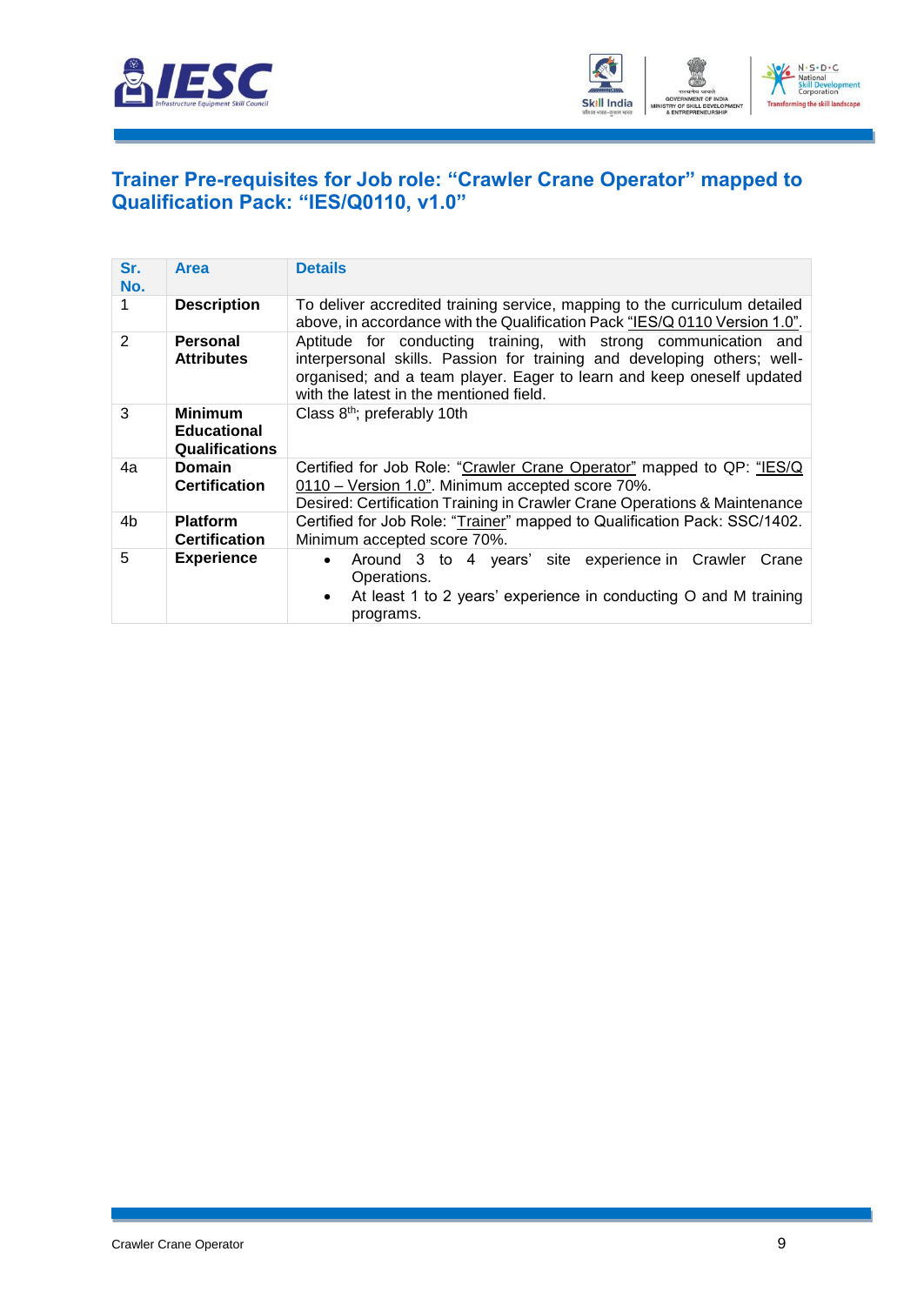



<span id="page-12-0"></span>

| <b>Assessment Criteria</b>  |                                 |
|-----------------------------|---------------------------------|
| Job Role                    | <b>Crawler Crane Operator</b>   |
| <b>Qualification Pack</b>   | <b>IES/Q 0110 Version 1.0</b>   |
| <b>Sector Skill Council</b> | <b>Infrastructure Equipment</b> |

| Criteria for assessment for each Qualification Pack will be created by the Sector Skill Council.<br>Each Performance Criteria. (PC) will be assigned marks proportional to its importance in<br>NOS. SSC will also lay down proportion of marks for Theory and Skills Practical for each PC |
|---------------------------------------------------------------------------------------------------------------------------------------------------------------------------------------------------------------------------------------------------------------------------------------------|
| The assessment for the theory part will be based on knowledge bank of questions created                                                                                                                                                                                                     |
| Individual assessment agencies will create unique question papers for theory part for each<br>candidate at each examination/training centre (as per assessment criteria below)                                                                                                              |
| Individual assessment agencies will create unique evaluations for skill practical for every                                                                                                                                                                                                 |
| To pass the Qualification Pack, every trainee should score a minimum of 50% aggregate.                                                                                                                                                                                                      |
| In case of successfully passing only certain number of NOS's, the trainee is eligible to take<br>subsequent assessment on the balance NOS's to pass the Qualification pack.                                                                                                                 |
|                                                                                                                                                                                                                                                                                             |
|                                                                                                                                                                                                                                                                                             |

|                                                                            |                                                                                                                                         |                    |                |               | <b>Marks Allocation</b>           |
|----------------------------------------------------------------------------|-----------------------------------------------------------------------------------------------------------------------------------------|--------------------|----------------|---------------|-----------------------------------|
| Assessable<br><b>Outcomes</b>                                              | Assessment criteria for<br>the outcome                                                                                                  | <b>Total Marks</b> | Out Of         | <b>Theory</b> | <b>Skills</b><br><b>Practical</b> |
| IES/N0128 Carry<br>1.<br>out pre – operation<br>checks on Crawler<br>Crane | PC1. Adhere to time limits<br>given by supervisor                                                                                       |                    | $\overline{2}$ | 1             | 1                                 |
|                                                                            | PC2. Visually inspect the<br>crane body components<br>for cracks and wear                                                               |                    | 1              | $\Omega$      | 1                                 |
|                                                                            | PC3. Ensure that all<br>decals are legible and in<br>place as per operation<br>manual                                                   |                    | 1              | $\Omega$      | 1                                 |
|                                                                            | PC4. Ensure there is no<br>hydraulic oil leak                                                                                           | 35                 | 2              | 1             | 1                                 |
|                                                                            | PC5. Ascertain proper oil<br>level<br>as<br>per<br>manufacturer's indicator                                                             |                    | 3              | $\Omega$      | 3                                 |
|                                                                            | PC <sub>6</sub> .<br>Make<br>sure<br>no<br>battery fluid leaks and<br>there is proper fluid level<br>as per manufacturer's<br>indicator |                    | 4              | 1             | 3                                 |
|                                                                            | PC7. Inspect tyres and<br>proper<br>tire<br>ensure<br>and lug<br>pressure<br>nut<br>torque<br>as<br>per<br>manufacturer's indicator     |                    | 1              | 0             | 1                                 |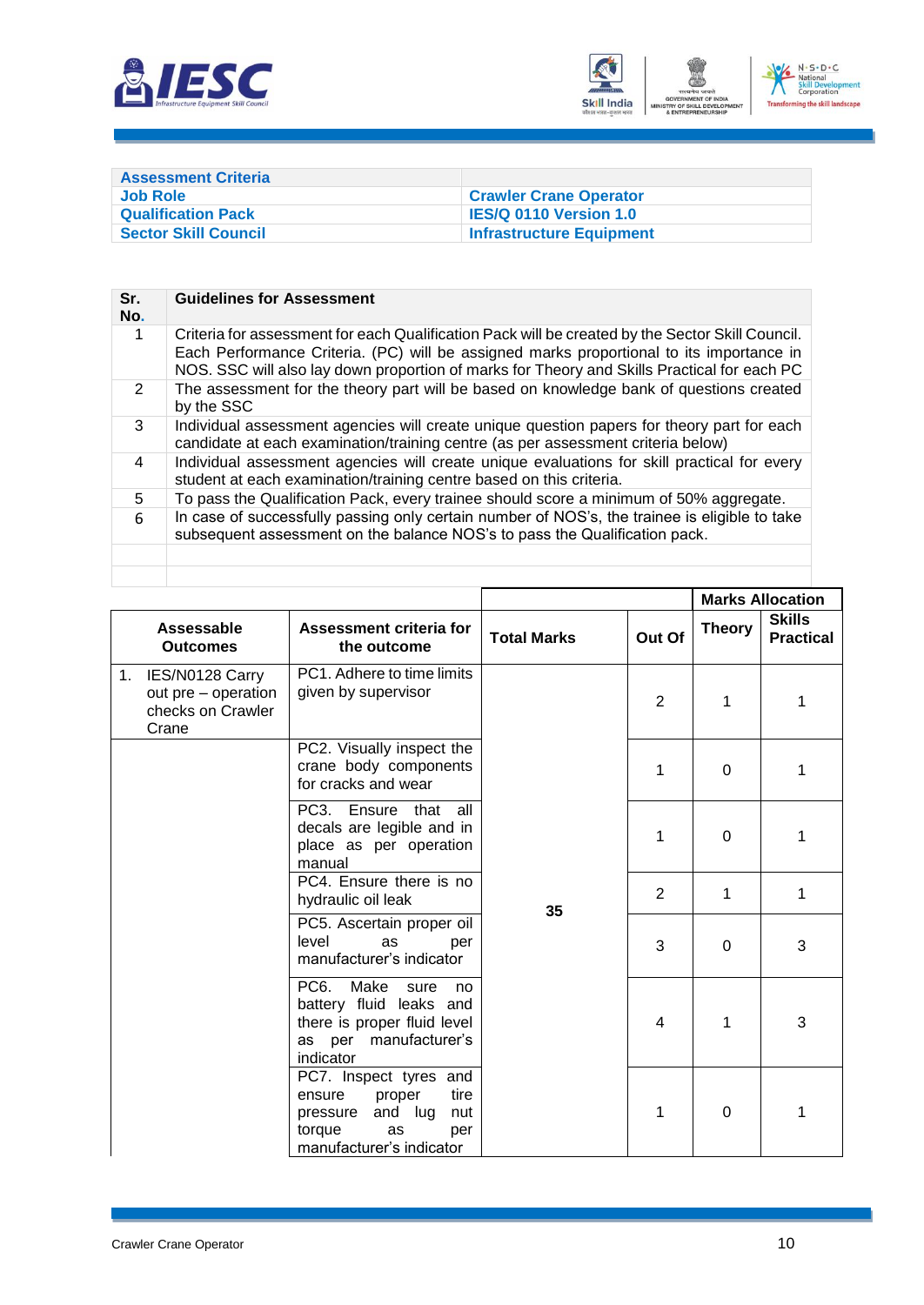





| PC8. Ensure no engine<br>oil leaks                                                                                                                                                                                                                                                                                                                                                                                                                                                                                                                                          | 1 | 0           | 1 |
|-----------------------------------------------------------------------------------------------------------------------------------------------------------------------------------------------------------------------------------------------------------------------------------------------------------------------------------------------------------------------------------------------------------------------------------------------------------------------------------------------------------------------------------------------------------------------------|---|-------------|---|
| PC9. Ascertain proper<br>fuel and fluid levels as per<br>manufacturer's indicator                                                                                                                                                                                                                                                                                                                                                                                                                                                                                           | 3 | 0           | 3 |
| PC10.<br>Ensure<br>the<br>following components do<br>not have any areas for<br>damage,<br>improperly<br>installed or missing parts<br>as per the manufacturer<br>'s manual:<br>Electrical<br>components, wiring<br>and electrical cables<br>Hydraulic power unit,<br>$\bullet$<br>reservoir, hoses,<br>fittings, cylinders and<br>manifolds<br>Tires and wheels<br>$\bullet$<br>Trailer lights and<br>$\bullet$<br>reflectors<br>Parking brake, and<br>$\bullet$<br>electric braking<br>system (including the<br>breakaway system)<br>Drive wheel and<br>$\bullet$<br>motor | 3 | $\mathbf 0$ | 3 |
| PC11. Get the following<br>components checked as<br>per operation manual:<br>Hoist<br>$\bullet$<br>Limit switches<br>$\bullet$<br>Pins, nuts, bolts and<br>$\bullet$<br>other fasteners<br>Hitch components<br>٠<br>Safety chains<br>Engines their fuel<br>systems and related<br>components<br>Hoist<br>Crawler track<br>Personal<br>protective<br>devices                                                                                                                                                                                                                 | 4 | 1           | 3 |
| PC12. Ensure that all<br>and<br>other<br>structural<br>critical components are<br>present as per operation<br>manual                                                                                                                                                                                                                                                                                                                                                                                                                                                        | 1 | 0           | 1 |
| PC13. Ensure that all<br>associated fasteners and<br>pins are in place and<br>properly tightened as per<br>operation manual                                                                                                                                                                                                                                                                                                                                                                                                                                                 | 1 | 0           | 1 |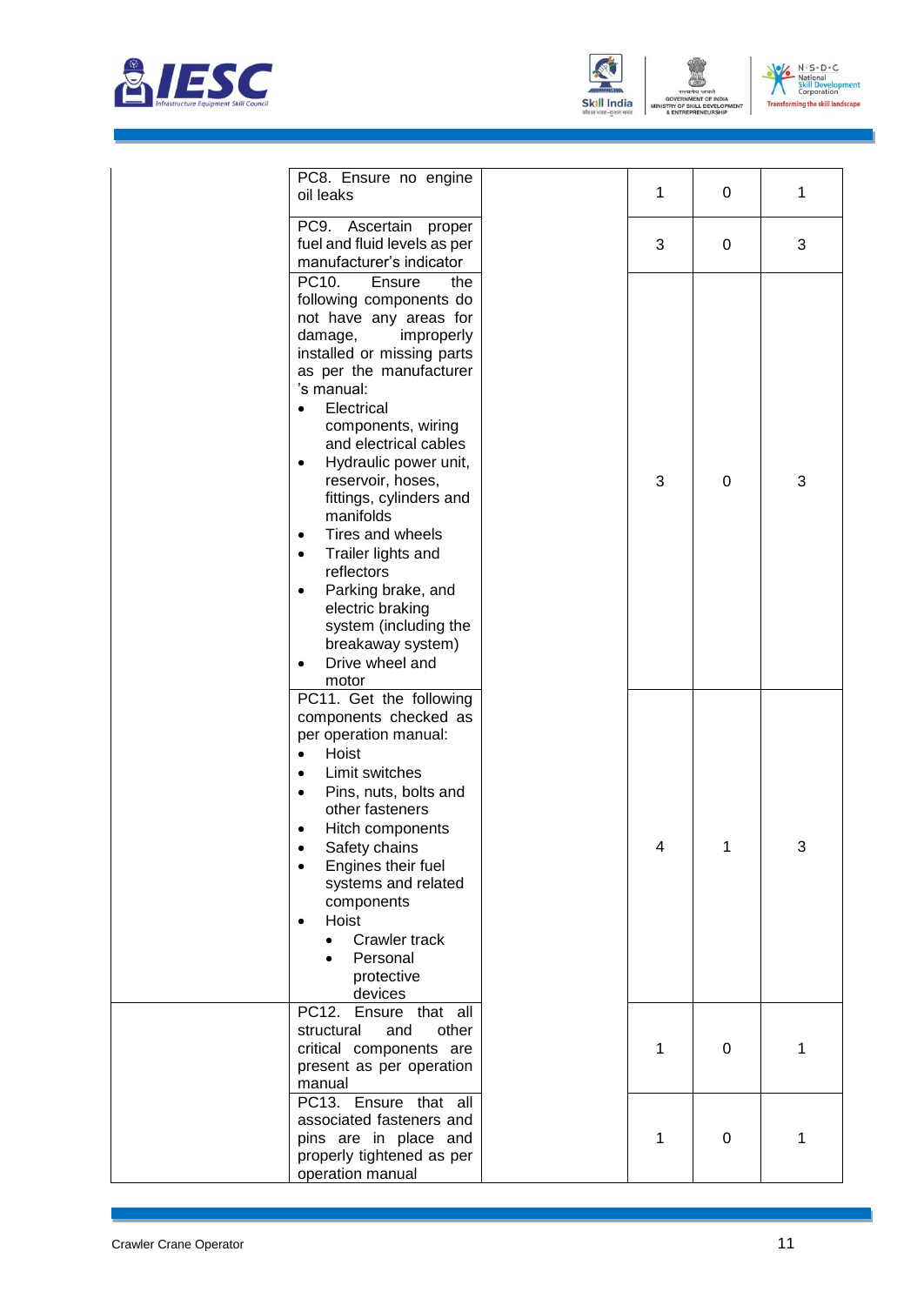





|    |                                              | PC14.<br>entire<br>Ensure<br>machine is free of:<br>Cracks in welds or<br>structural<br>components<br>Excessive rust,<br>corrosion or<br>oxidation<br>Dents or damage to<br>٠<br>machine |              | 4            | 1              | 3  |
|----|----------------------------------------------|------------------------------------------------------------------------------------------------------------------------------------------------------------------------------------------|--------------|--------------|----------------|----|
|    |                                              | PC15.<br>Maintain<br>a<br>checking/maintenance<br>logbook to record all<br>activities<br>performed<br>before<br>starting<br>the<br>excavator                                             |              | 1            | 0              | 1  |
|    |                                              | PC16. Report<br>defects<br>the<br>precisely<br>to<br>if<br>supervisor<br>beyond<br>scope of his role                                                                                     |              | 3            | 0              | 3  |
|    |                                              |                                                                                                                                                                                          | <b>Total</b> | 35           | 5              | 30 |
| 2. | <b>IES/N0129</b><br>Operate Crawler<br>Crane | PC1. Plan and organize<br>the job according to given<br>instructions                                                                                                                     |              | $\mathbf{1}$ | $\overline{0}$ | 1  |
|    |                                              | PC2. Position the hook to<br>attach sling, shackle and<br>chains as per operation's<br>manual                                                                                            |              | 4            | $\mathbf 1$    | 3  |
|    |                                              | PC3. Start the engine as<br>specified<br>by<br>the<br>manufacturer and                                                                                                                   |              | 1            | $\Omega$       | 1  |
|    |                                              | PC4. Ensure coolant and<br>hydraulic fluid warm up to<br>operating temperatures<br>as per operating manual                                                                               |              | 3            | $\overline{0}$ | 3  |
|    |                                              | PC5. Check the assembly<br>and ensure that relevant<br>safety measures as per<br>safety guidelines taken                                                                                 | 50           | 1            | 0              | 1  |
|    |                                              | PC <sub>6</sub> .<br>Use<br>the<br>emergency stop button to<br>disable all power to the<br>crawler crane in case of a<br>crisis, as per operator<br>manual                               |              | 1            | $\overline{0}$ | 1  |
|    |                                              | PC7.<br>Ensure<br>safe<br>working<br>load as<br>per<br>operation manual                                                                                                                  |              | 1            | $\overline{0}$ | 1  |
|    |                                              | PC8. Check wind speeds<br>are within the crane's<br>operational limits                                                                                                                   |              | $\mathbf{1}$ | $\mathbf 0$    | 1  |
|    |                                              |                                                                                                                                                                                          |              |              |                |    |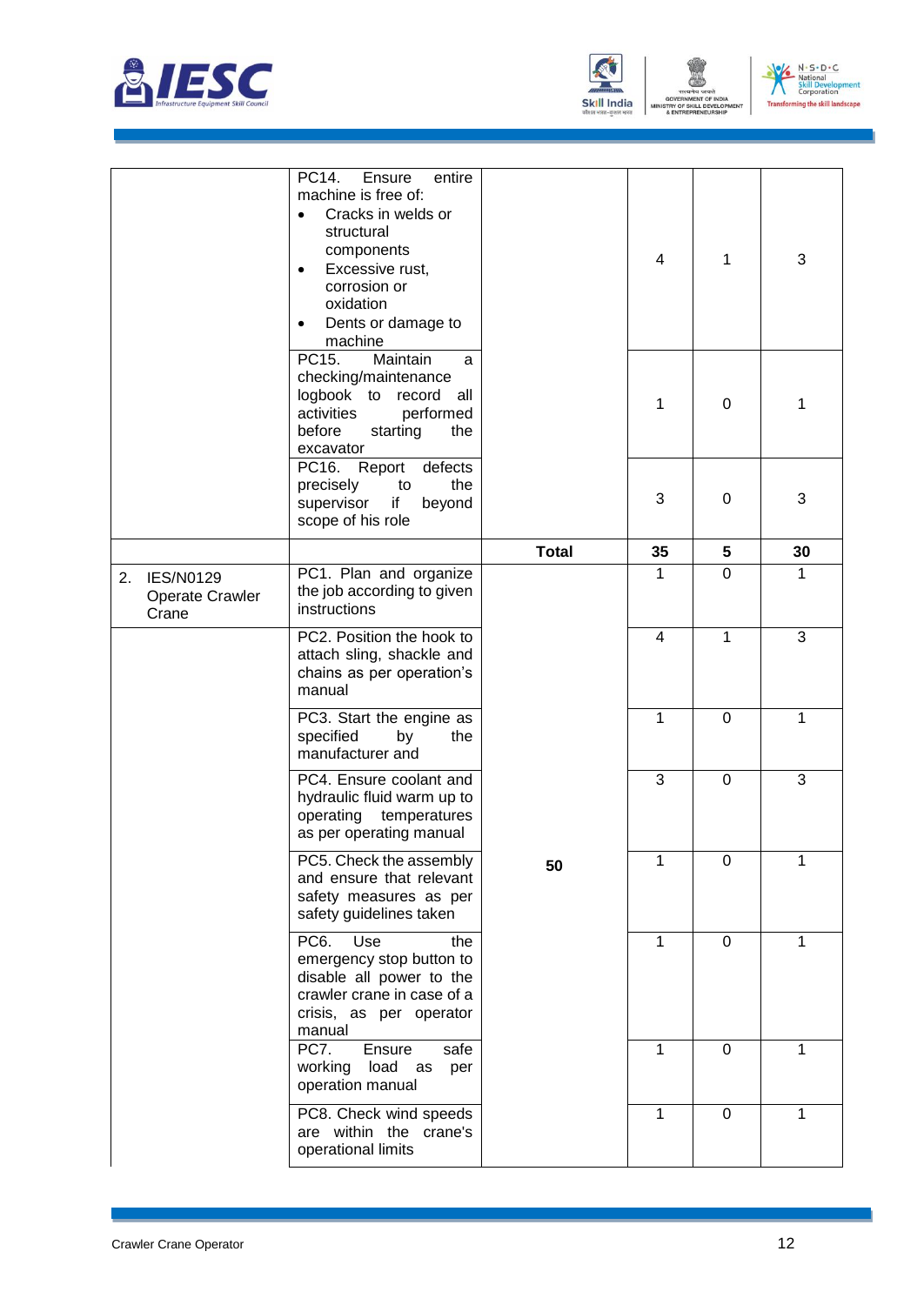



STRY OF S

ILL DEVELOP WENT



| PC9.<br>Select<br>the<br>appropriate hook, jib, as<br>per the load, site and lift<br>conditions                                                                          | 3              | 0           | 3            |
|--------------------------------------------------------------------------------------------------------------------------------------------------------------------------|----------------|-------------|--------------|
| PC10.<br>Ensure<br>appropriate<br>boom<br>extension<br>per<br>as<br>operation manual                                                                                     | 1              | $\Omega$    | 1            |
| PC11. Hoist and release<br>the load at a small height<br>to check the holding and<br>control<br>breaks<br>are<br>functioning<br>properly,<br>ahead of the actual lifting | $\mathbf{3}$   | 0           | 3            |
| PC12. Carry out lifting of<br>load in coordination with<br>rigger<br>the<br>as<br>per<br>requirement                                                                     | $\overline{2}$ | 1           | 1            |
| PC13. Monitor stability<br>whilst moving a load                                                                                                                          | $\mathbf{1}$   | 0           | 1            |
| PC14.<br>Ensure<br>good<br>visibility of both ends of<br>the crane arm at all times                                                                                      | $\mathbf{1}$   | $\mathbf 0$ | 1            |
| PC15.<br>Ensure<br>no<br>obstacles, personnel or<br>other obstructions during<br>lifting operation                                                                       | $\mathbf{1}$   | $\mathbf 0$ | 1            |
| PC16.<br>Look<br>for<br>out<br>people<br>working<br>and<br>hazards<br>such<br>as<br>trenches, potholes<br>and<br>cables                                                  | $\overline{2}$ | 1           | 1            |
| PC17. Adhere to<br>time<br>limits<br>the<br>given<br>by<br>supervisors                                                                                                   | $\mathbf{1}$   | $\mathbf 0$ | 1            |
| PC18.<br>Perform<br>in-<br>operation visual checks<br>on critical temperature<br>and pressure gauges as<br>per operation manual                                          | $\overline{2}$ | 1           | 1            |
| PC19. Select and use the<br>right type of brake in<br>different situations and<br>conditions as per the<br>operation manual                                              | $\mathbf{1}$   | $\mathbf 0$ | $\mathbf{1}$ |
| PC20.<br>Ensure<br>that<br>walkway<br>rules<br>e.g.<br>operating the crane within<br>the permissible/ allocated<br>areas are followed                                    | 3              | $\mathbf 0$ | 3            |
| PC21. Utilize judiciously<br>various signaling devices<br>available in the crane                                                                                         | $\overline{2}$ | 1           | 1            |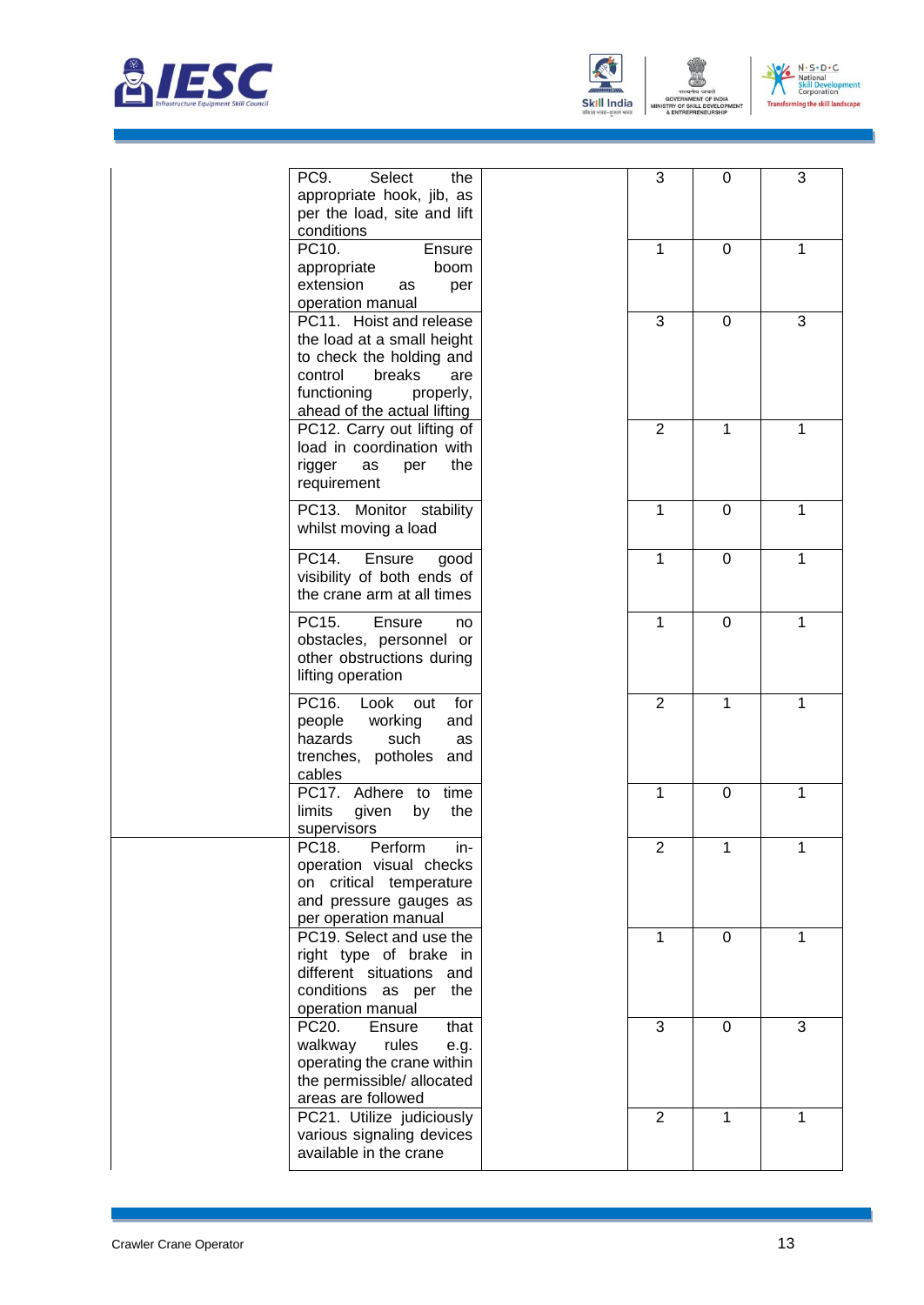



ENT



|                                                                                               | PC22.<br>Keep<br>safe<br>a<br>distance from other plant<br>or vehicles                                                                       |              | 3              | 0              | 3            |
|-----------------------------------------------------------------------------------------------|----------------------------------------------------------------------------------------------------------------------------------------------|--------------|----------------|----------------|--------------|
|                                                                                               | PC23. Work safely in<br>accordance<br>with<br>operational requirements<br>associated<br>Safe<br>and<br><b>Systems of Work</b>                |              | $\overline{2}$ | $\mathbf{1}$   | $\mathbf{1}$ |
|                                                                                               | PC24. Discharge the load<br>safely at the position and<br>in the manner designated<br>by the supervisor                                      |              | 1              | 0              | 1            |
|                                                                                               | PC25.<br>Follow<br>the<br>instructions by the rigger                                                                                         |              | 1              | 0              | 1            |
|                                                                                               | PC26.<br>Operate<br>and<br>control the boom<br>and<br>extensions<br>as<br>per<br>operation manual                                            |              | 1              | 0              | 1            |
|                                                                                               | PC27. Ensure laydown<br>area is sufficient in size to<br>accommodate load                                                                    |              | 1              | 0              | 1            |
|                                                                                               | PC28. Ensure laydown<br>area is clear<br>of any<br>obstruction and                                                                           |              | 1              | 0              | 1            |
|                                                                                               | PC29. Ensure that no<br>other operators travel on<br>or stand near the Crawler<br>Crane                                                      |              | 1              | 0              | 1            |
|                                                                                               | PC30.<br>Inform<br>supervisor/rigger of any<br>problems while operating<br>the crawler Crane                                                 |              | $\overline{2}$ | 1              | 1            |
|                                                                                               | PC31. Shut down and<br>the<br>machine<br>secure<br>properly<br>when<br>it<br>İS<br>unattended                                                |              | 1              | 0              | 1            |
|                                                                                               |                                                                                                                                              | <b>Total</b> | 50             | $\overline{7}$ | 43           |
| <b>IES/N0130</b><br>Perform routine<br>maintenance and<br>troubleshooting of<br>crawler crane | PC1. Assess the right<br>schedule<br>by<br>service<br>tracking<br>machine<br>operating hours                                                 |              | 1              | 0              | 1            |
|                                                                                               | PC <sub>2</sub> .<br>Check<br>Crane<br><b>Structure</b><br>and<br>the<br>following accessories as<br>operation&<br>per<br>maintenance manual | 49           | 1              | 0              | 1            |
|                                                                                               | PC3. Crane structure for<br>deformed, cracked<br>or<br>corroded members in the<br>structure and boom.<br>Loose bolts or rivets.              |              | 4              | 1              | 3            |

 $3.$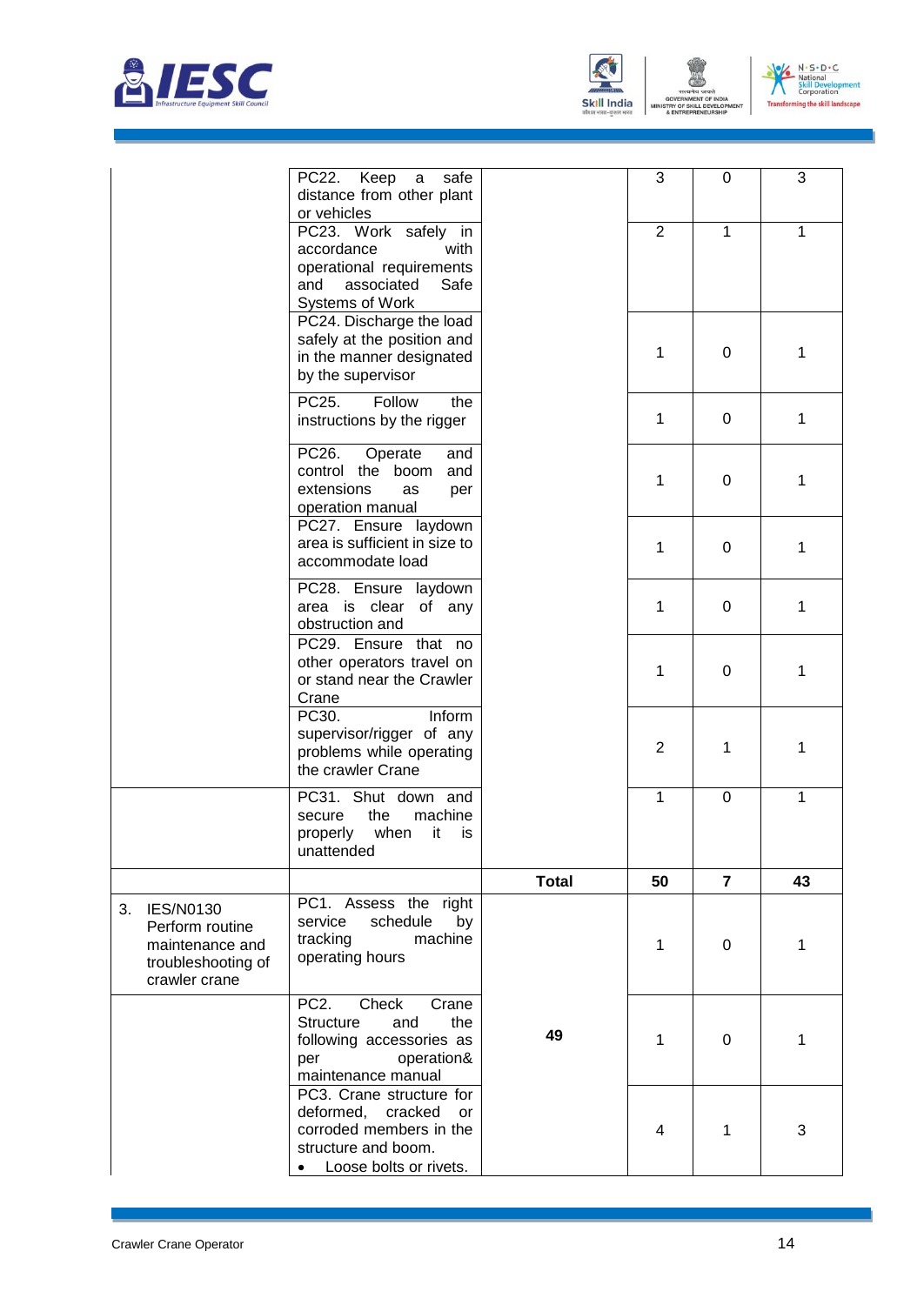



| manual:<br>Deterioration or<br>$\bullet$<br>leakage in air or<br>hydraulic systems<br>Safe and effective<br>$\bullet$<br>operation on hoses,<br>pumps and motors<br>Levels of fluid<br>$\bullet$<br>Air cleaners for<br>replacement or<br>cleaning<br>PC <sub>5</sub> .<br>for<br>Check<br>the<br>following<br>Control<br>Mechanisms<br>and<br>Monitoring Devices<br>as<br>&<br>operation<br>per<br>maintenance manual | $\overline{2}$ | 1           | 1 |
|------------------------------------------------------------------------------------------------------------------------------------------------------------------------------------------------------------------------------------------------------------------------------------------------------------------------------------------------------------------------------------------------------------------------|----------------|-------------|---|
|                                                                                                                                                                                                                                                                                                                                                                                                                        |                |             |   |
| Cables, brakes<br>and levers for<br>poor adjustment<br>or excessive<br>wear.<br>Marking on the<br>load/radius<br>indicator over full<br>range.<br>Load moment<br>indicator,<br>Boom angle<br>indicator,<br>Boom length<br>indicator and<br>Anti two-block<br>system                                                                                                                                                    | 4              | 1           | 3 |
| PC6. Check crawler track<br>as per operation manual                                                                                                                                                                                                                                                                                                                                                                    | 1              | $\mathbf 0$ | 1 |
| PC7. Check wire ropes<br>for wear and tear                                                                                                                                                                                                                                                                                                                                                                             | 4              | 1           | 3 |
| PC8. Check the following<br>in the main boom as per<br>operation manual<br>lift cylinder(s)<br>telescoping<br>$\bullet$<br>cylinder(s)                                                                                                                                                                                                                                                                                 | 4              | 1           | 3 |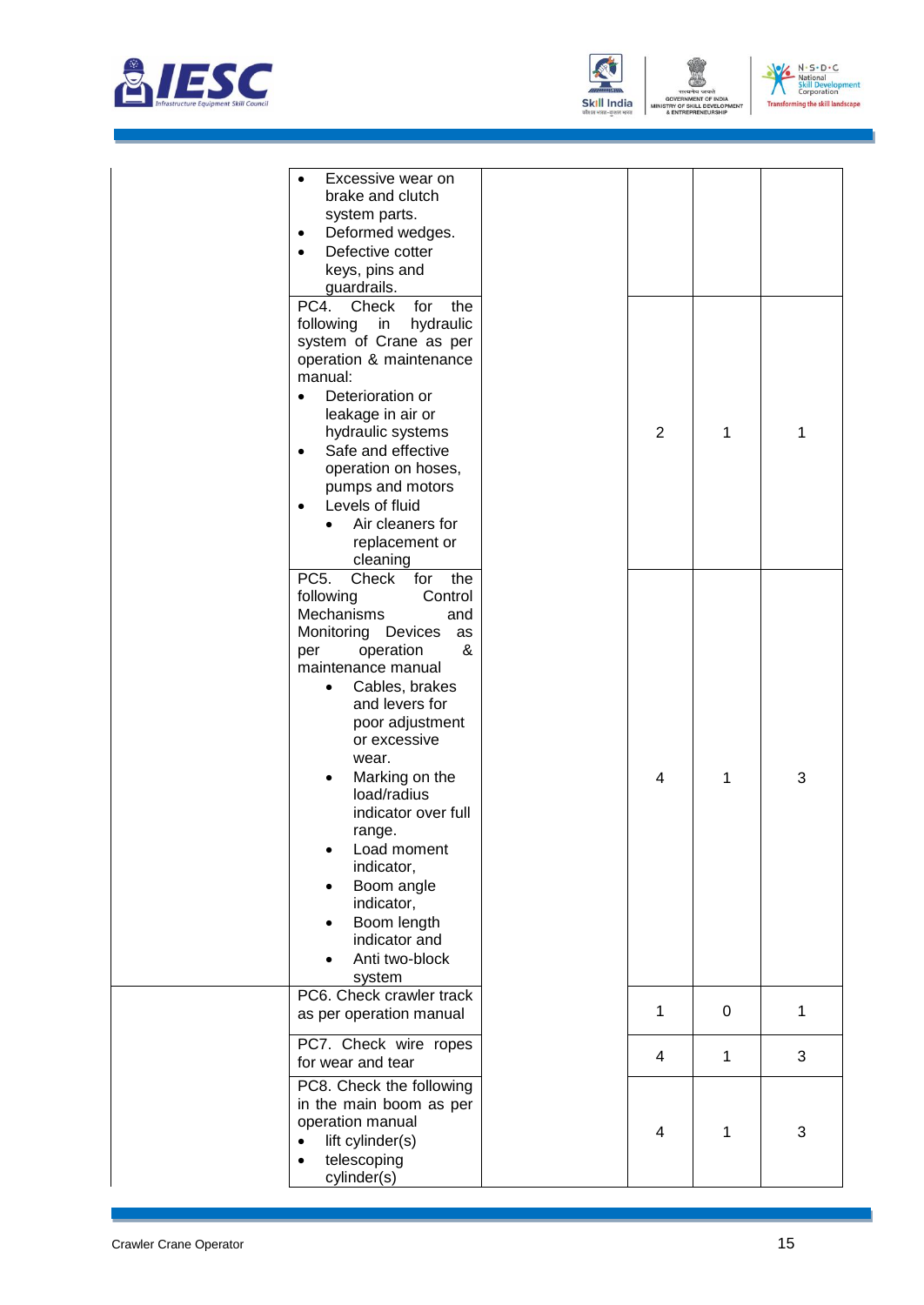





|                        | hydraulic hoses /<br>tubing & fittings<br>holding device<br>$\bullet$<br>boom sections<br>$\bullet$<br>alignment<br>auxiliary boom head<br>$\bullet$<br>and structure<br>PC9. Check the following<br>the<br>Lattice<br>boom<br>in.<br>extension |                |                  |              |
|------------------------|-------------------------------------------------------------------------------------------------------------------------------------------------------------------------------------------------------------------------------------------------|----------------|------------------|--------------|
|                        | <b>Boom</b><br>$\bullet$<br>extension alignment<br>٠<br>cords<br>$\bullet$<br>lattices<br>$\bullet$<br>end connections<br>٠                                                                                                                     | 3              | 0                | 3            |
|                        | PC10.<br>Replenish<br>coolants, lubricants and<br>fluids as per operation &<br>maintenance manual                                                                                                                                               | 1              | $\boldsymbol{0}$ | 1            |
|                        | PC11.<br>all<br>Grease<br>greasing pins and pivot<br>points as per operation &<br>maintenance manual                                                                                                                                            | 3              | $\mathbf 0$      | 3            |
|                        | PC12.<br>Check<br>battery<br>levels and condition of the<br>terminals and carry out<br>minor adjustments as per<br>manufacturer's indicators                                                                                                    | $\overline{2}$ | 1                | 1            |
|                        | PC13.<br>Check<br>and<br>maintain the tire rims, air<br>pressure, wheel nits and<br>treads<br>as<br>per<br>manufacturer's indicators                                                                                                            | 1              | 0                | 1            |
|                        | PC <sub>1</sub> .<br><b>Track</b><br>machine<br>operating hours to assess<br>the right service schedule                                                                                                                                         | 1              | $\mathbf 0$      | $\mathbf{1}$ |
|                        | PC2. Complete timely<br>and legibly daily/ weekly<br>maintenance sheets as<br>provided by the company                                                                                                                                           | $\overline{c}$ | 1                | 1            |
|                        | PC3. Ensure that suitable<br>props/ support devices<br>are used and the bucket<br>while<br>raised<br>not<br>is.<br>performing maintenance                                                                                                       | 1              | 0                | $\mathbf{1}$ |
|                        | PC4. Ensure that no<br>maintenance task on the<br>engine is performed when<br>running or still hot                                                                                                                                              | 3              | $\mathbf 0$      | 3            |
|                        | PC5. Assess when the<br>problem is beyond his<br>competence and report<br>the problem to suitably                                                                                                                                               | $\overline{2}$ | 1                | 1            |
| Crawler Crane Operator |                                                                                                                                                                                                                                                 |                |                  | 16           |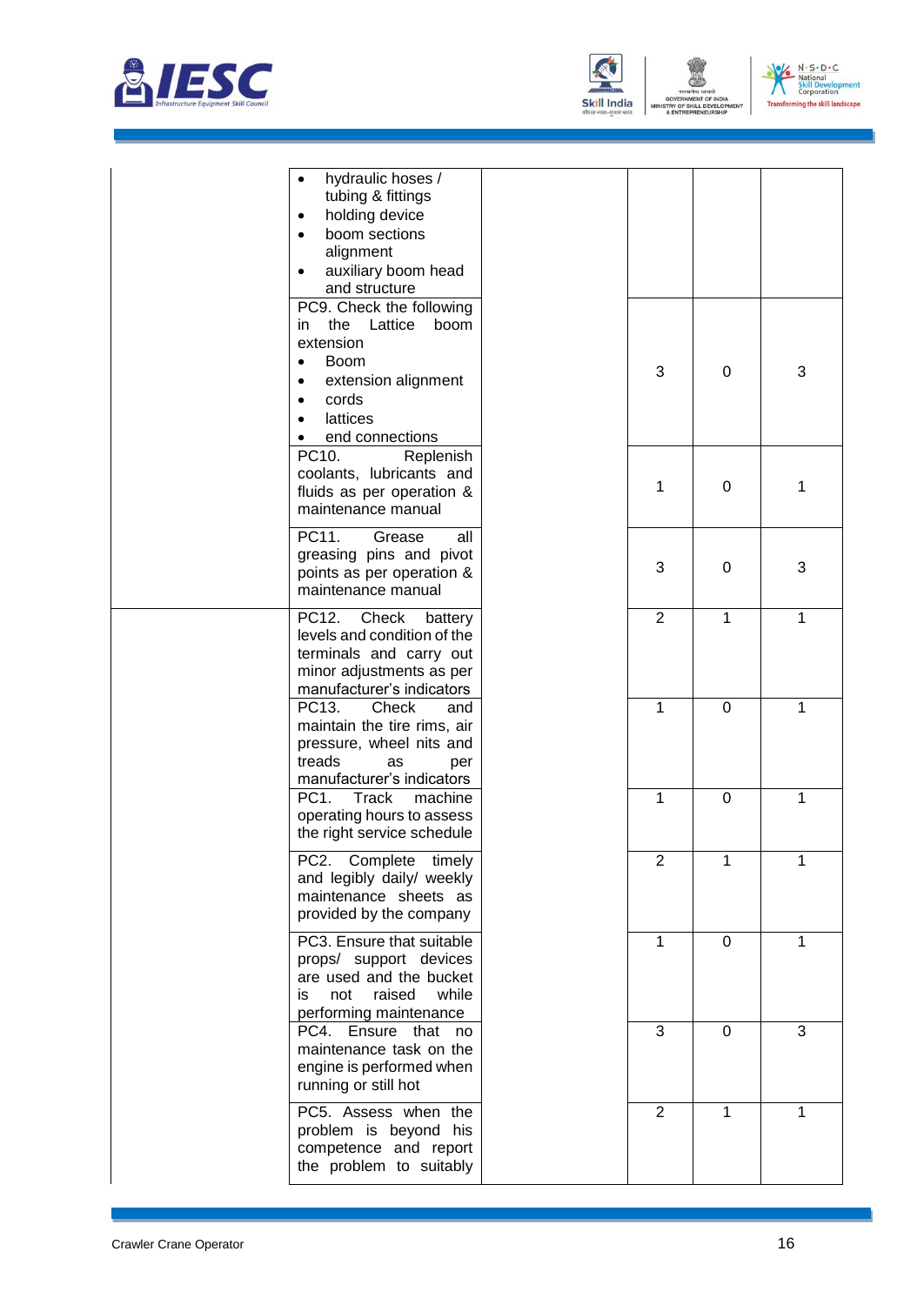





|    |                                                                          | qualified and competent<br>personnel                                                                                                                                                                                                    |              |                |             |    |
|----|--------------------------------------------------------------------------|-----------------------------------------------------------------------------------------------------------------------------------------------------------------------------------------------------------------------------------------|--------------|----------------|-------------|----|
|    |                                                                          | PC6.<br>Diagnose<br>the<br>problem                                                                                                                                                                                                      |              | 1              | 0           | 1  |
|    |                                                                          | PC7. Handle and dispose<br>based<br>waste<br>on<br>environmental guidelines<br>at the work place                                                                                                                                        |              | $\overline{2}$ | 1           | 1  |
|    |                                                                          | PC8. Follow<br>reporting<br>procedures as laid down<br>by the employer                                                                                                                                                                  |              | 1              | 0           | 1  |
|    |                                                                          | PC9.<br>Complete<br>all<br>documentation<br>in in<br>the<br>prescribed standards in a<br>timely manner                                                                                                                                  |              | 1              | $\mathbf 0$ | 1  |
|    |                                                                          | PC10.<br>Report<br>and<br>escalate<br>problems/<br>incidents as required in a<br>timely manner                                                                                                                                          |              | $\overline{2}$ | 1           | 1  |
|    |                                                                          | PC11.<br>defects<br>Report<br>the<br>precisely<br>to<br>supervisor<br>if<br>beyond<br>scope of his role                                                                                                                                 |              | 2              | 1           | 1  |
|    |                                                                          |                                                                                                                                                                                                                                         |              |                |             |    |
|    |                                                                          |                                                                                                                                                                                                                                         | <b>Total</b> | 49             | 11          | 38 |
| 4. | IES/N7601 Comply<br>with health and<br>safety regulations<br>at worksite | PC1. Comply with safety,<br>health,<br>security<br>and<br>environment<br>related<br>regulations/ guidelines at<br>the work site                                                                                                         |              | $\overline{2}$ | 1           | 1  |
|    |                                                                          | $PC2$ .<br>Use<br>Personal<br>Protective<br>Equipment<br>(PPE) and other safety<br>gear such as seat belt,<br>body<br>protection,<br>respiratory<br>protection,<br>protection,<br>eye<br>ear<br>hand<br>protection<br>and<br>protection | 16           | 4              | 1           | 3  |
|    |                                                                          | PC3.<br>Follow<br>safety<br>during<br>measures<br>operations to ensure that<br>the health and safety of<br>self or others (including<br>members of the public) is<br>not at risk<br>PC4.                                                |              | 3              | 0           | 3  |